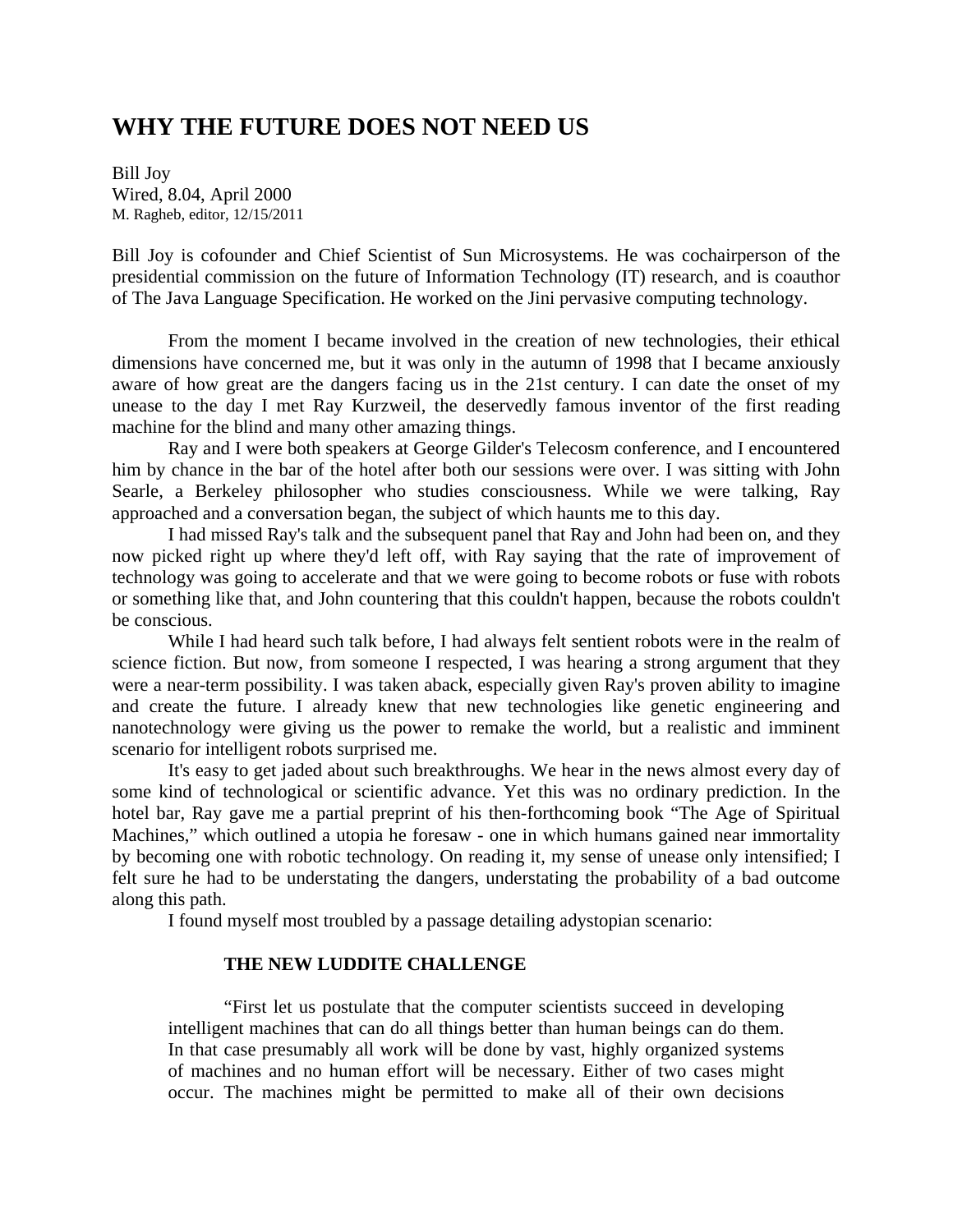without human oversight, or else human control over the machines might be retained.

If the machines are permitted to make all their own decisions, we can't make any conjectures as to the results, because it is impossible to guess how such machines might behave. We only point out that the fate of the human race would be at the mercy of the machines. It might be argued that the human race would never be foolish enough to hand over all the power to the machines. But we are suggesting neither that the human race would voluntarily turn power over to the machines nor that the machines would willfully seize power. What we do suggest is that the human race might easily permit itself to drift into a position of such dependence on the machines that it would have no practical choice but to accept all of the machines' decisions. As society and the problems that face it become more and more complex and machines become more and more intelligent, people will let machines make more of their decisions for them, simply because machinemade decisions will bring better results than man-made ones. Eventually a stage may be reached at which the decisions necessary to keep the system running will be so complex that human beings will be incapable of making them intelligently. At that stage the machines will be in effective control. People won't be able to just turn the machines off, because they will be so dependent on them that turning them off would amount to suicide.

On the other hand it is possible that human control over the machines may be retained. In that case the average man may have control over certain private machines of his own, such as his car or his personal computer, but control over large systems of machines will be in the hands of a tiny elite - just as it is today, but with two differences. Due to improved techniques the elite will have greater control over the masses; and because human work will no longer be necessary the masses will be superfluous, a useless burden on the system. If the elite is ruthless they may simply decide to exterminate the mass of humanity. If they are humane they may use propaganda or other psychological or biological techniques to reduce the birth rate until the mass of humanity becomes extinct, leaving the world to the elite. Or, if the elite consists of soft-hearted liberals, they may decide to play the role of good shepherds to the rest of the human race. They will see to it that everyone's physical needs are satisfied, that all children are raised under psychologically hygienic conditions, that everyone has a wholesome hobby to keep him busy, and that anyone who may become dissatisfied undergoes "treatment" to cure his "problem." Of course, life will be so purposeless that people will have to be biologically or psychologically engineered either to remove their need for the power process or make them "sublimate" their drive for power into some harmless hobby. These engineered human beings may be happy in such a society, but they will most certainly not be free. They will have been reduced to the status of domestic animals." 1

<sup>&</sup>lt;sup>1</sup> The passage Kurzweil quotes is from Kaczynski's Unabomber "Manifesto," which was published jointly, under duress, by The New York Times and The Washington Post to attempt to bring his campaign of terror to an end. I agree with David Gelernter, who said about their decision: "It was a tough call for the newspapers. To say yes would be giving in to terrorism, and for all they knew he was lying anyway. On the other hand, to say yes might stop the killing. There was also a chance that someone would read the tract and get a hunch about the author; and that is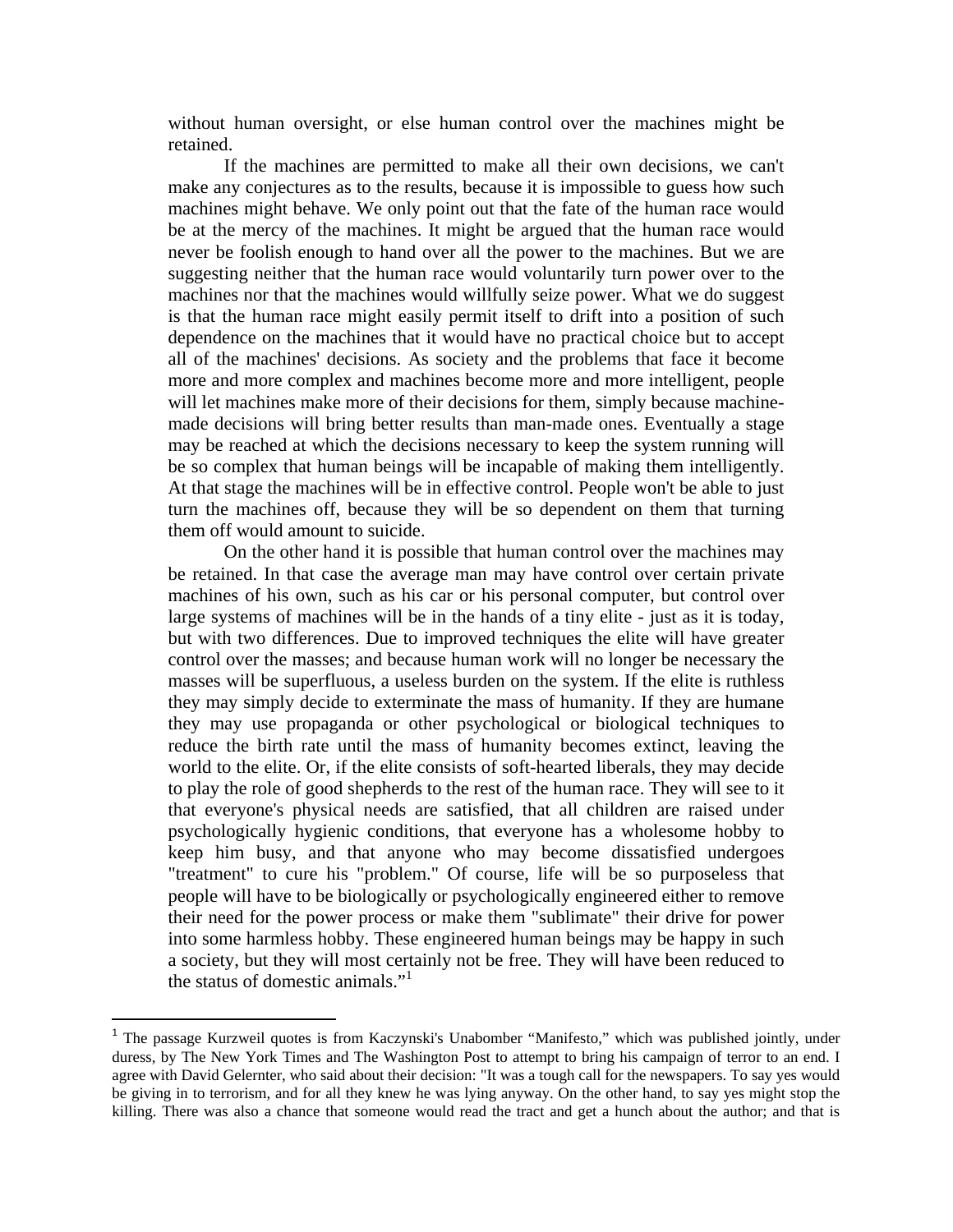In the book, you don't discover until you turn the page that the author of this passage is Theodore Kaczynski - the Unabomber. I am no apologist for Kaczynski. His bombs killed three people during a 17-year terror campaign and wounded many others. One of his bombs gravely injured my friend David Gelernter, one of the most brilliant and visionary computer scientists of our time. Like many of my colleagues, I felt that I could easily have been the Unabomber's next target.

Kaczynski's actions were murderous and, in my view, criminally insane. He is clearly a Luddite, but simply saying this does not dismiss his argument; as difficult as it is for me to acknowledge, I saw some merit in the reasoning in this single passage. I felt compelled to confront it.

Kaczynski's dystopian vision describes unintended consequences, a well-known problem with the design and use of technology, and one that is clearly related to Murphy's law - "Anything that can go wrong, will." (Actually, this is Finagle's law, which in itself shows that Finagle was right.) Our overuse of antibiotics has led to what may be the biggest such problem so far: the emergence of antibiotic-resistant and much more dangerous bacteria. Similar things happened when attempts to eliminate malarial mosquitoes using DDT caused them to acquire DDT resistance; malarial parasites likewise acquired multi-drug-resistant genes.<sup>2</sup>

The cause of many such surprises seems clear: The systems involved are complex, involving interaction among and feedback between many parts. Any changes to such a system will cascade in ways that are difficult to predict; this is especially true when human actions are involved.

I started showing friends the Kaczynski quote from "The Age of Spiritual Machines;" I would hand them Kurzweil's book, let them read the quote, and then watch their reaction as they discovered who had written it. At around the same time, I found Hans Moravec's book "Robot: Mere Machine to Transcendent Mind." Moravec is one of the leaders in robotics research, and was a founder of the world's largest robotics research program, at Carnegie Mellon University. "Robot" gave me more material to try out on my friends - material surprisingly supportive of Kaczynski's argument. For example:

## **THE SHORT RUN (EARLY 2000s)**

"Biological species almost never survive encounters with superior competitors. Ten million years ago, South and North America were separated by a sunken Panama isthmus. South America, like Australia today, was populated by marsupial mammals, including pouched equivalents of rats, deers, and tigers. When the isthmus connecting North and South America rose, it took only a few thousand years for the northern placental species, with slightly more effective metabolisms and reproductive and nervous systems, to displace and eliminate almost all the southern marsupials.

exactly what happened. The suspect's brother read it, and it rang a bell." "I would have told them not to publish. I'm glad they didn't ask me. I guess."

<sup>(</sup>Drawing Life: Surviving the Unabomber. Free Press, 1997: 120.)

<sup>&</sup>lt;sup>2</sup> Garrett, Laurie. "The Coming Plague: Newly Emerging Diseases in a World Out of Balance," Penguin, 1994: 47-52, 414, 419, 452.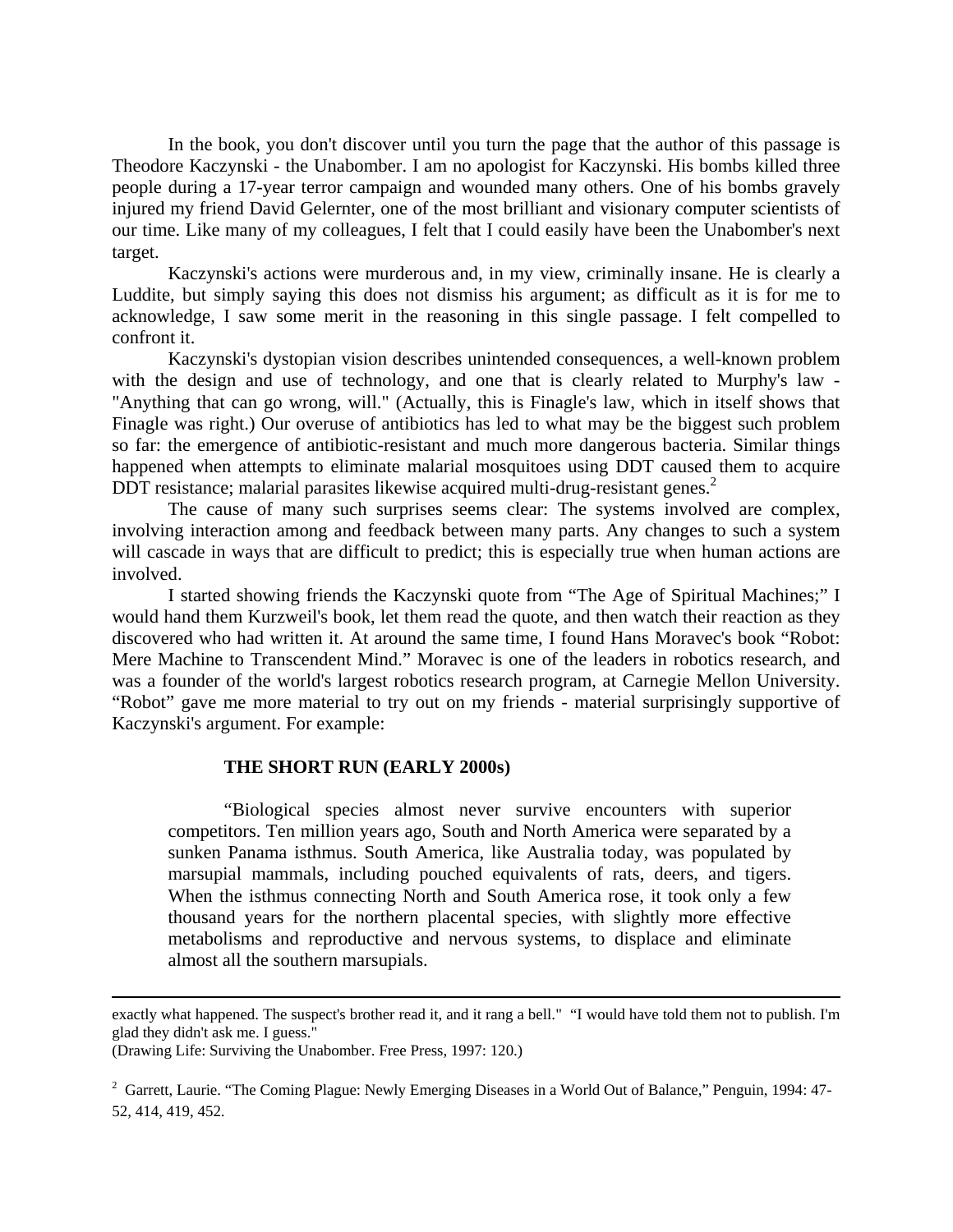In a completely free marketplace, superior robots would surely affect humans as North American placentals affected South American marsupials (and as humans have affected countless species). Robotic industries would compete vigorously among themselves for matter, energy, and space, incidentally driving their price beyond human reach. Unable to afford the necessities of life, biological humans would be squeezed out of existence.

There is probably some breathing room, because we do not live in a completely free marketplace. Government coerces nonmarket behavior, especially by collecting taxes. Judiciously applied, governmental coercion could support human populations in high style on the fruits of robot labor, perhaps for a long while."

A textbook dystopia - and Moravec is just getting wound up. He goes on to discuss how our main job in the 21st century will be "ensuring continued cooperation from the robot industries" by passing laws decreeing that they be "nice,"<sup>3</sup> and to describe how seriously dangerous a human can be "once transformed into an unbounded superintelligent robot." Moravec's view is that the robots will eventually succeed us - that humans clearly face extinction.

I decided it was time to talk to my friend Danny Hillis. Danny became famous as the cofounder of Thinking Machines Corporation, which built a very powerful parallel supercomputer. Despite my current job title of Chief Scientist at Sun Microsystems, I am more a computer architect than a scientist, and I respect Danny's knowledge of the information and physical sciences more than that of any other single person I know. Danny is also a highly regarded futurist who thinks long-term - four years ago he started the Long Now Foundation, which is building a clock designed to last 10,000 years, in an attempt to draw attention to the pitifully short attention span of our society. (See "Test of Time,"Wired 8.03, page 78.)

So I flew to Los Angeles for the express purpose of having dinner with Danny and his wife, Pati. I went through my now-familiar routine, trotting out the ideas and passages that I found so disturbing. Danny's answer - directed specifically at Kurzweil's scenario of humans merging with robots - came swiftly, and quite surprised me. He said, simply, that the changes would come gradually, and that we would get used to them.

But I guess I wasn't totally surprised. I had seen a quote from Danny in Kurzweil's book in which he said, "I'm as fond of my body as anyone, but if I can be 200 with a body of silicon, I'll take it." It seemed that he was at peace with this process and its attendant risks, while I was not.

While talking and thinking about Kurzweil, Kaczynski, and Moravec, I suddenly remembered a novel I had read almost 20 years ago –"The White Plague," by Frank Herbert - in which a molecular biologist is driven insane by the senseless murder of his family. To seek revenge he constructs and disseminates a new and highly contagious plague that kills widely but selectively. (We're lucky Kaczynski was a mathematician, not a molecular biologist.) I was also

<sup>&</sup>lt;sup>3</sup> Isaac Asimov described what became the most famous view of ethical rules for robot behavior in his book "I, Robot" in 1950, in his Three Laws of Robotics: 1. A robot may not injure a human being, or, through inaction, allow a human being to come to harm. 2. A robot must obey the orders given it by human beings, except where such orders would conflict with the First Law. 3. A robot must protect its own existence, as long as such protection does not conflict with the First or Second Law.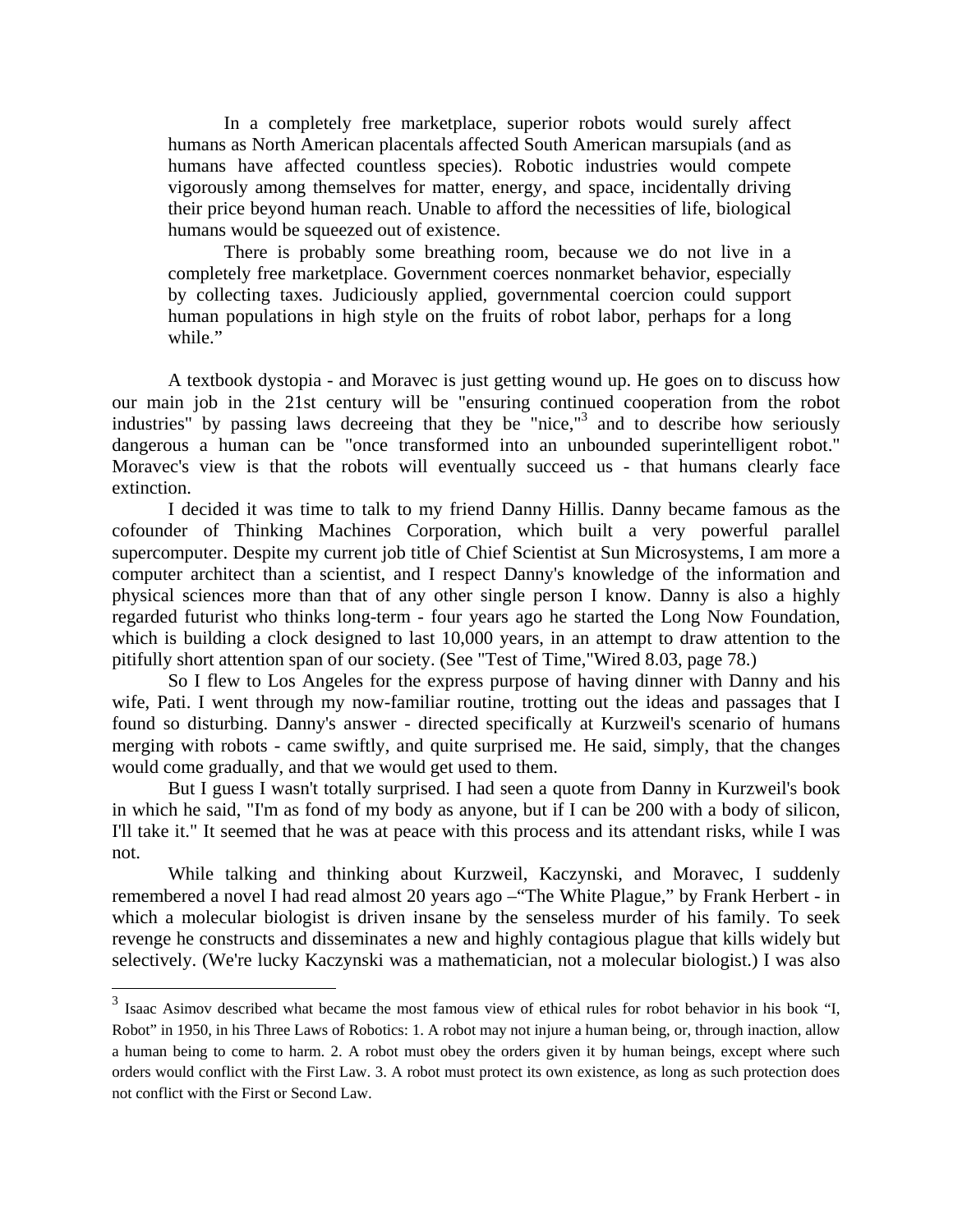reminded of the Borg of "Star Trek," a hive of partly biological, partly robotic creatures with a strong destructive streak. Borg-like disasters are a staple of science fiction, so why hadn't I been more concerned about such robotic dystopias earlier? Why weren't other people more concerned about these nightmarish scenarios?

Part of the answer certainly lies in our attitude toward the new - in our bias toward instant familiarity and unquestioning acceptance. Accustomed to living with almost routine scientific breakthroughs, we have yet to come to terms with the fact that the most compelling 21st-century technologies - robotics, genetic engineering, and nanotechnology - pose a different threat than the technologies that have come before. Specifically, robots, engineered organisms, and nanobots share a dangerous amplifying factor: They can self-replicate. A bomb is blown up only once but one bot can become many, and quickly get out of control.

Much of my work over the past 25 years has been on computer networking, where the sending and receiving of messages creates the opportunity for out-of-control replication. But while replication in a computer or a computer network can be a nuisance, at worst it disables a machine or takes down a network or network service. Uncontrolled self-replication in these newer technologies runs a much greater risk: a risk of substantial damage in the physical world.

Each of these technologies also offers untold promise: The vision of near immortality that Kurzweil sees in his robot dreams drives us forward; genetic engineering may soon provide treatments, if not outright cures, for most diseases; and nanotechnology and nanomedicine can address yet more ills. Together they could significantly extend our average life span and improve the quality of our lives. Yet, with each of these technologies, a sequence of small, individually sensible advances leads to an accumulation of great power and, concomitantly, great danger.

What was different in the 20th century? Certainly, the technologies underlying the Weapons of Mass Destruction (WMD) - nuclear, biological, and chemical (NBC) - were powerful, and the weapons an enormous threat. But building nuclear weapons required, at least for a time, access to both rare - indeed, effectively unavailable - raw materials and highly protected information; biological and chemical weapons programs also tended to require largescale activities.

The 21st-century technologies - Genetics, Nanotechnology, and Robotics (GNR) - are so powerful that they can spawn whole new classes of accidents and abuses. Most dangerously, for the first time, these accidents and abuses are widely within the reach of individuals or small groups. They will not require large facilities or rare raw materials. Knowledge alone will enable the use of them.

Thus we have the possibility not just of weapons of mass destruction but of Knowledgeenabled Mass Destruction (KMD), this destructiveness hugely amplified by the power of selfreplication.

I think it is no exaggeration to say we are on the cusp of the further perfection of extreme evil, an evil whose possibility spreads well beyond that which weapons of mass destruction bequeathed to the nation-states, on to a surprising and terrible empowerment of extreme individuals.

Nothing about the way I got involved with computers suggested to me that I was going to be facing these kinds of issues.

My life has been driven by a deep need to ask questions and find answers. When I was 3, I was already reading, so my father took me to the elementary school, where I sat on the principal's lap and read him a story. I started school early, later skipped a grade, and escaped into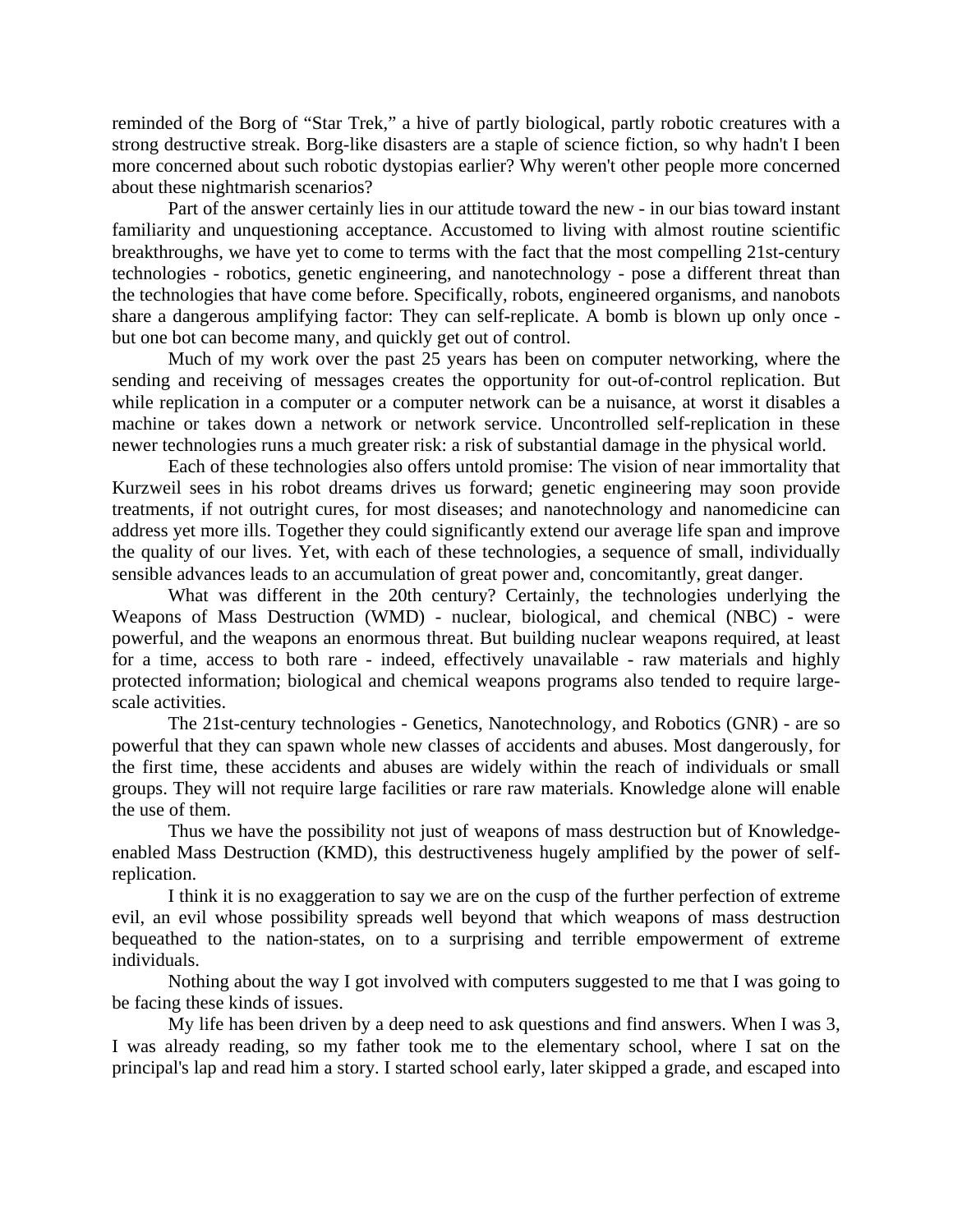books - I was incredibly motivated to learn. I asked lots of questions, often driving adults to distraction.

As a teenager I was very interested in science and technology. I wanted to be a ham radio operator but didn't have the money to buy the equipment. Ham radio was the Internet of its time: very addictive, and quite solitary. Money issues aside, my mother put her foot down - I was not to be a ham; I was antisocial enough already.

I may not have had many close friends, but I was awash in ideas. By high school, I had discovered the great science fiction writers. I remember especially Heinlein's "Have Spacesuit Will Travel" and Asimov's "I, Robot," with its Three Laws of Robotics. I was enchanted by the descriptions of space travel, and wanted to have a telescope to look at the stars; since I had no money to buy or make one, I checked books on telescope-making out of the library and read about making them instead. I soared in my imagination.

Thursday nights my parents went bowling, and we kids stayed home alone. It was the night of Gene Roddenberry's original "Star Trek," and the program made a big impression on me. I came to accept its notion that humans had a future in space, Western-style, with big heroes and adventures. Roddenberry's vision of the centuries to come was one with strong moral values, embodied in codes like the "Prime Directive: to not interfere in the development of less technologically advanced civilizations." This had an incredible appeal to me; ethical humans, not robots, dominated this future, and I took Roddenberry's dream as part of my own.

I excelled in mathematics in high school, and when I went to the University of Michigan as an undergraduate engineering student I took the advanced curriculum of the mathematics majors. Solving math problems was an exciting challenge, but when I discovered computers I found something much more interesting: a machine into which you could put a program that attempted to solve a problem, after which the machine quickly checked the solution. The computer had a clear notion of correct and incorrect, true and false. Were my ideas correct? The machine could tell me. This was very seductive.

I was lucky enough to get a job programming early supercomputers and discovered the amazing power of large machines to numerically simulate advanced designs. When I went to graduate school at UC Berkeley in the mid-1970s, I started staying up late, often all night, inventing new worlds inside the machines. Solving problems. Writing the code that argued so strongly to be written.

In "The Agony and the Ecstasy," Irving Stone's biographical novel of Michelangelo, Stone described vividly how Michelangelo released the statues from the stone, "breaking the marble spell," carving from the images in his mind. $4 \text{ In }$  my most ecstatic moments, the software

l

<sup>&</sup>lt;sup>4</sup> Michelangelo wrote a sonnet that begins:

<sup>&</sup>quot;Non ha l' ottimo artista alcun concetto

Ch' un marmo solo in sè non circonscriva

Col suo soverchio; e solo a quello arriva

La man che ubbidisce all' intelleto."

Stone translates this as:

<sup>&</sup>quot;The best of artists hath no thought to show

which the rough stone in its superfluous shell

doth not include; to break the marble spell

is all the hand that serves the brain can do."

Stone describes the process: "He was not working from his drawings or clay models; they had all been put away. He was carving from the images in his mind. His eyes and hands knew where every line, curve, mass must emerge, and at what depth in the heart of the stone to create the low relief."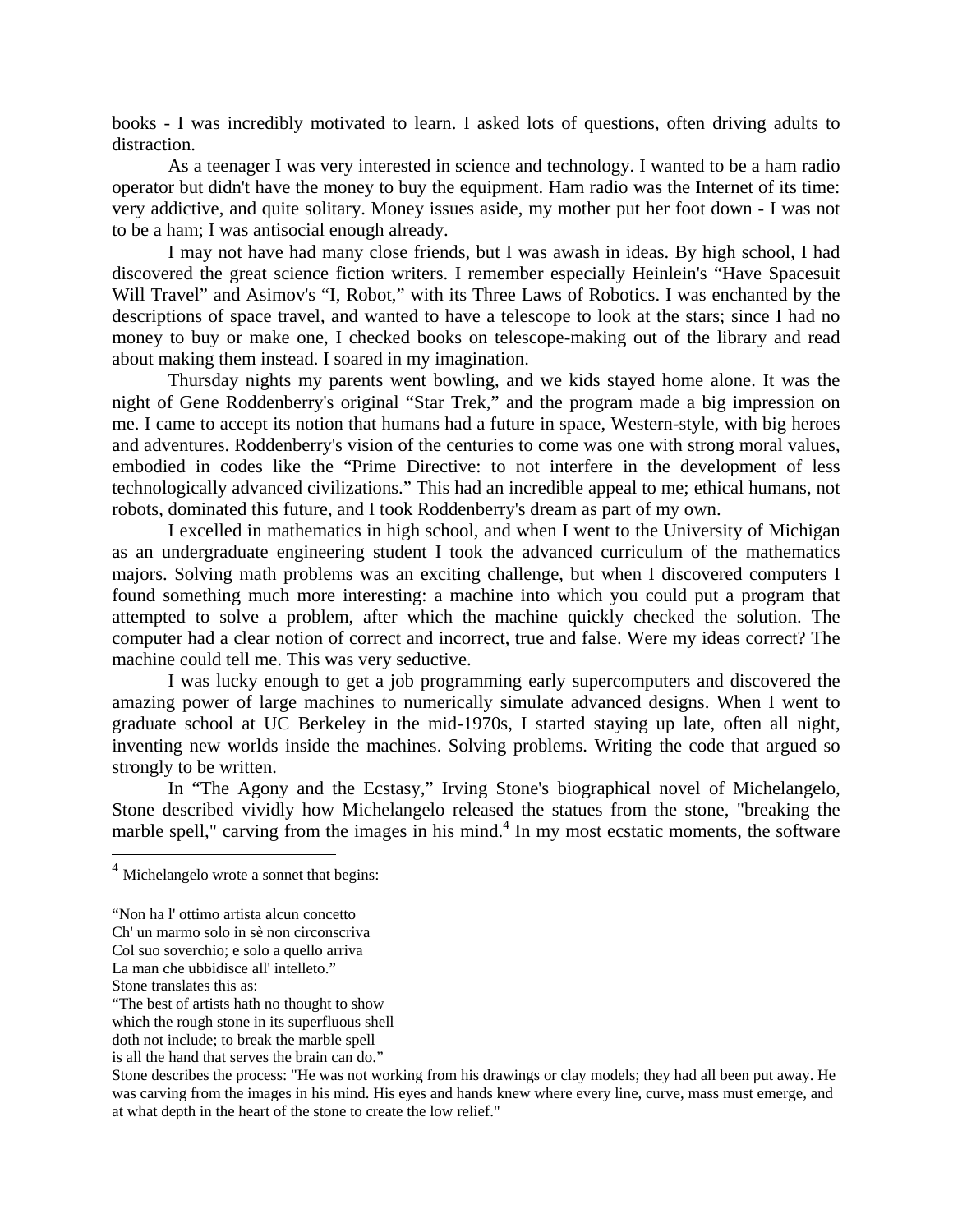in the computer emerged in the same way. Once I had imagined it in my mind I felt that it was already there in the machine, waiting to be released. Staying up all night seemed a small price to pay to free it - to give the ideas concrete form.

After a few years at Berkeley I started to send out some of the software I had written - an instructional Pascal system, Unix utilities, and a text editor called vi (which is still, to my surprise, widely used more than 20 years later) - to others who had similar small PDP-11 and VAX minicomputers. These adventures in software eventually turned into the Berkeley version of the Unix operating system, which became a personal "success disaster" - so many people wanted it that I never finished my Ph.D. Instead I got a job working for Darpa putting Berkeley Unix on the Internet and fixing it to be reliable and to run large research applications well. This was all great fun and very rewarding. And, frankly, I saw no robots here, or anywhere near.

Still, by the early 1980s, I was drowning. The Unix releases were very successful, and my little project of one soon had money and some staff, but the problem at Berkeley was always office space rather than money - there wasn't room for the help the project needed, so when the other founders of Sun Microsystems showed up I jumped at the chance to join them. At Sun, the long hours continued into the early days of workstations and personal computers, and I have enjoyed participating in the creation of advanced microprocessor technologies and Internet technologies such as Java and Jini.

From all this, I trust it is clear that I am not a Luddite. I have always, rather, had a strong belief in the value of the scientific search for truth and in the ability of great engineering to bring material progress. The Industrial Revolution has immeasurably improved everyone's life over the last couple hundred years, and I always expected my career to involve the building of worthwhile solutions to real problems, one problem at a time.

I have not been disappointed. My work has had more impact than I had ever hoped for and has been more widely used than I could have reasonably expected. I have spent the last 20 years still trying to figure out how to make computers as reliable as I want them to be (they are not nearly there yet) and how to make them simple to use (a goal that has met with even less relative success). Despite some progress, the problems that remain seem even more daunting.

But while I was aware of the moral dilemmas surrounding technology's consequences in fields like weapons research, I did not expect that I would confront such issues in my own field, or at least not so soon.

Perhaps it is always hard to see the bigger impact while you are in the vortex of a change. Failing to understand the consequences of our inventions while we are in the rapture of discovery and innovation seems to be a common fault of scientists and technologists; we have long been driven by the overarching desire to know that is the nature of science's quest, not stopping to notice that the progress to newer and more powerful technologies can take on a life of its own.

I have long realized that the big advances in information technology come not from the work of computer scientists, computer architects, or electrical engineers, but from that of physical scientists. The physicists Stephen Wolfram and Brosl Hasslacher introduced me, in the early 1980s, to chaos theory and nonlinear systems. In the 1990s, I learned about complex systems from conversations with Danny Hillis, the biologist Stuart Kauffman, the Nobel-laureate physicist Murray Gell-Mann, and others. Most recently, Hasslacher and the electrical engineer and device physicist Mark Reed have been giving me insight into the incredible possibilities of molecular electronics.

<sup>(</sup>The Agony and the Ecstasy. Doubleday, 1961: 6, 144.)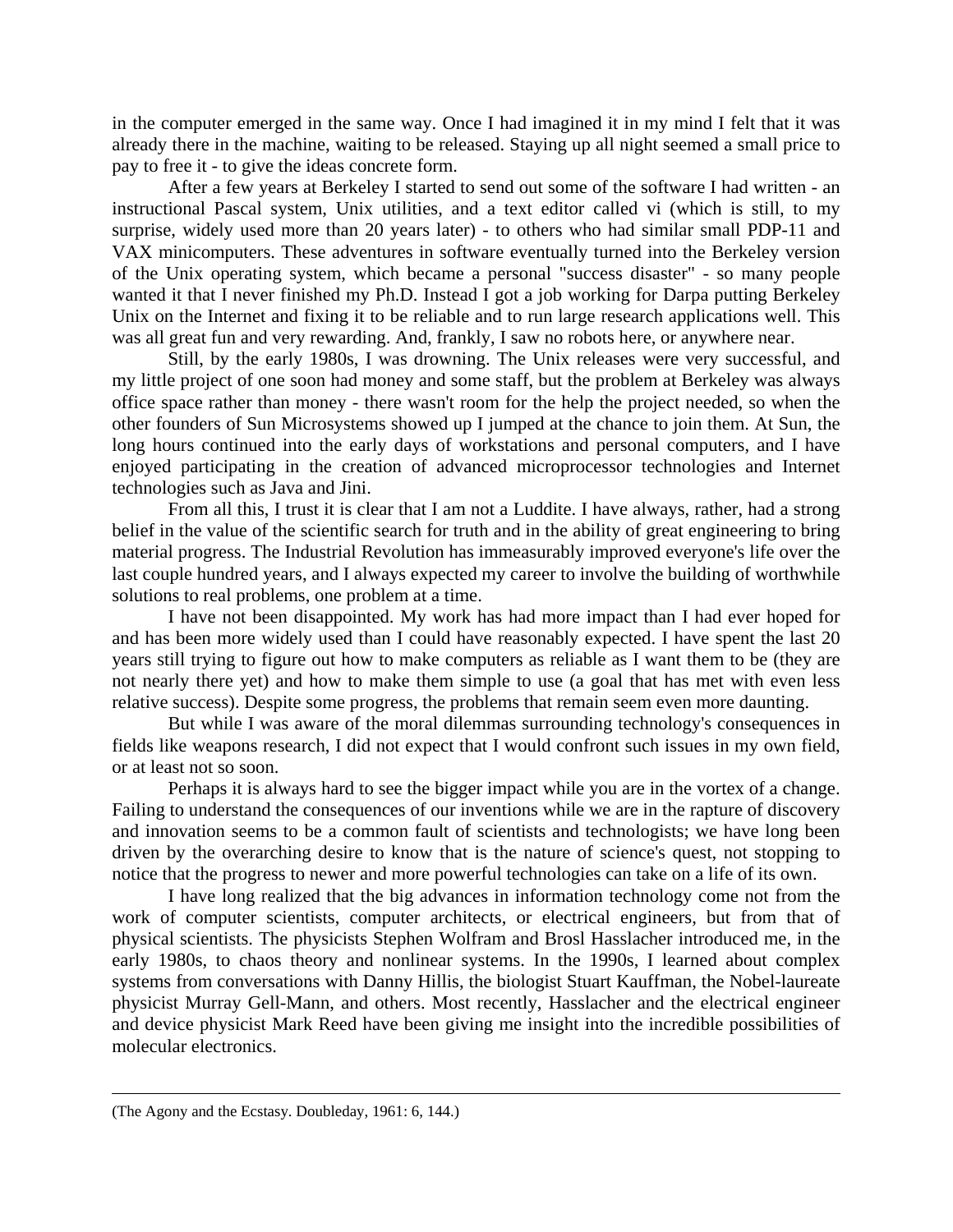In my own work, as co-designer of three microprocessor architectures - SPARC, picoJava, and MAJC - and as the designer of several implementations thereof, I've been afforded a deep and firsthand acquaintance with Moore's law. For decades, Moore's law has correctly predicted the exponential rate of improvement of semiconductor technology. Until last year I believed that the rate of advances predicted by Moore's law might continue only until roughly 2010, when some physical limits would begin to be reached. It was not obvious to me that a new technology would arrive in time to keep performance advancing smoothly.

But because of the recent rapid and radical progress in molecular electronics - where individual atoms and molecules replace lithographically drawn transistors - and related nanoscale technologies, we should be able to meet or exceed the Moore's law rate of progress for another 30 years. By 2030, we are likely to be able to build machines, in quantity, a million times as powerful as the personal computers of today - sufficient to implement the dreams of Kurzweil and Moravec.

As this enormous computing power is combined with the manipulative advances of the physical sciences and the new, deep understandings in genetics, enormous transformative power is being unleashed. These combinations open up the opportunity to completely redesign the world, for better or worse: The replicating and evolving processes that have been confined to the natural world are about to become realms of human endeavor.

In designing software and microprocessors, I have never had the feeling that I was designing an intelligent machine. The software and hardware is so fragile and the capabilities of the machine to "think" so clearly absent that, even as a possibility, this has always seemed very far in the future.

But now, with the prospect of human-level computing power in about 30 years, a new idea suggests itself: that I may be working to create tools which will enable the construction of the technology that may replace our species. How do I feel about this? Very uncomfortable. Having struggled my entire career to build reliable software systems, it seems to me more than likely that this future will not work out as well as some people may imagine. My personal experience suggests we tend to overestimate our design abilities.

Given the incredible power of these new technologies, shouldn't we be asking how we can best coexist with them? And if our own extinction is a likely, or even possible, outcome of our technological development, shouldn't we proceed with great caution?

The dream of robotics is, first, that intelligent machines can do our work for us, allowing us lives of leisure, restoring us to Eden. Yet in his history of such ideas, "Darwin Among the Machines," George Dyson warns: "In the game of life and evolution there are three players at the table: human beings, nature, and machines. I am firmly on the side of nature. But nature, I suspect, is on the side of the machines." As we have seen, Moravec agrees, believing we may well not survive the encounter with the superior robot species.

How soon could such an intelligent robot be built? The coming advances in computing power seem to make it possible by 2030. And once an intelligent robot exists, it is only a small step to a robot species - to an intelligent robot that can make evolved copies of itself.

A second dream of robotics is that we will gradually replace ourselves with our robotic technology, achieving near immortality by downloading our consciousnesses; it is this process that Danny Hillis thinks we will gradually get used to and that Ray Kurzweil elegantly details in "The Age of Spiritual Machines." (We are beginning to see intimations of this in the implantation of computer devices into the human body, as illustrated on the cover of Wired 8.02.)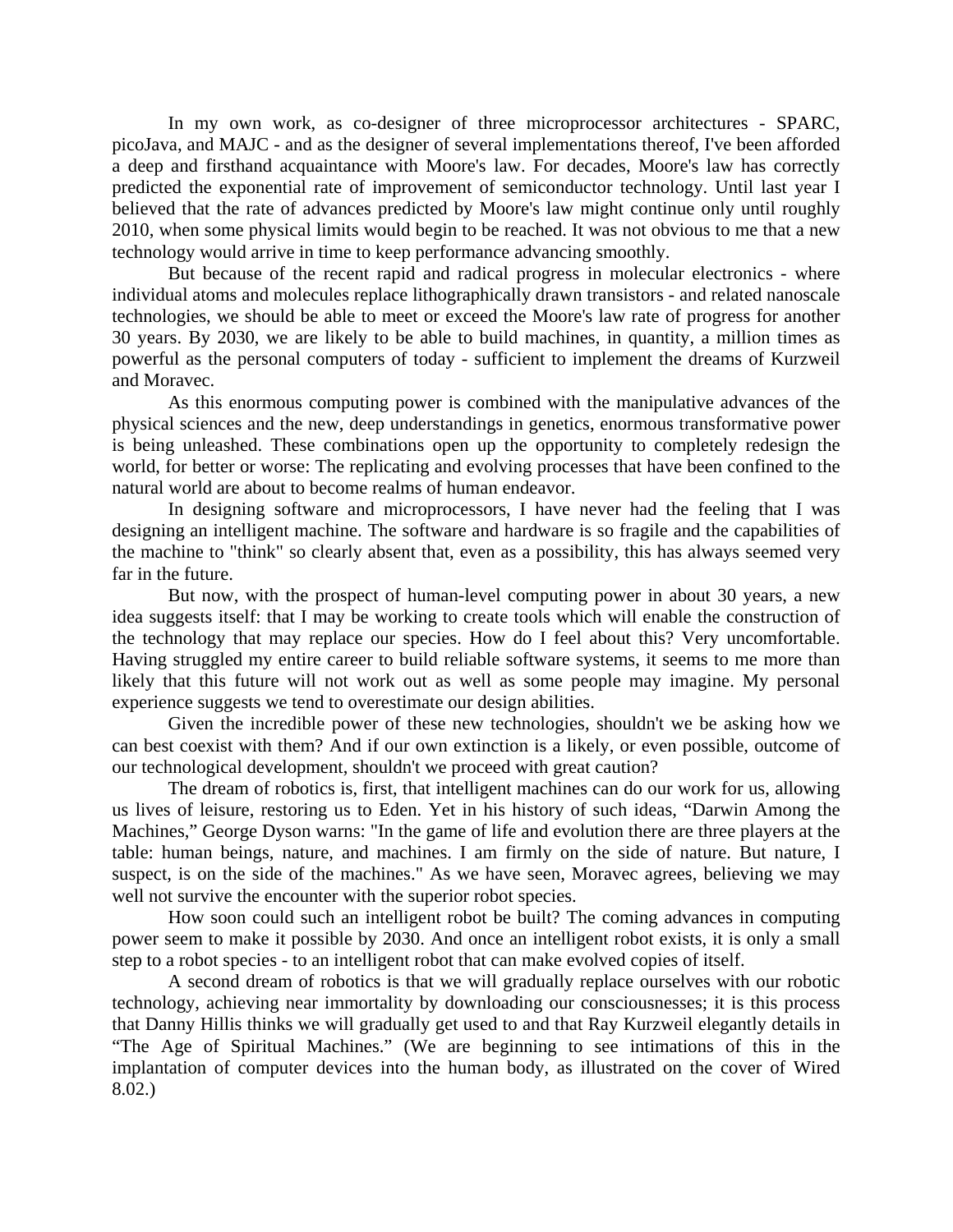But if we are downloaded into our technology, what are the chances that we will thereafter be ourselves or even human? It seems to me far more likely that a robotic existence would not be like a human one in any sense that we understand, that the robots would in no sense be our children, that on this path our humanity may well be lost.

Genetic engineering promises to revolutionize agriculture by increasing crop yields while reducing the use of pesticides; to create tens of thousands of novel species of bacteria, plants, viruses, and animals; to replace reproduction, or supplement it, with cloning; to create cures for many diseases, increasing our life span and our quality of life; and much, much more. We now know with certainty that these profound changes in the biological sciences are imminent and will challenge all our notions of what life is.

Technologies such as human cloning have in particular raised our awareness of the profound ethical and moral issues we face. If, for example, we were to reengineer ourselves into several separate and unequal species using the power of genetic engineering, then we would threaten the notion of equality that is the very cornerstone of our democracy.

Given the incredible power of genetic engineering, it's no surprise that there are significant safety issues in its use. My friend Amory Lovins recently cowrote, along with Hunter Lovins, an editorial that provides an ecological view of some of these dangers. Among their concerns: that "the new botany aligns the development of plants with their economic, not evolutionary, success." (See "A Tale of Two Botanies," page 247.) Amory's long career has been focused on energy and resource efficiency by taking a whole-system view of human-made systems; such a whole-system view often finds simple, smart solutions to otherwise seemingly difficult problems, and is usefully applied here as well.

After reading the Lovins' editorial, I saw an op-ed by Gregg Easterbrook in The New York Times (November 19, 1999) about genetically engineered crops, under the headline: "Food for the Future: Someday, rice will have built-in vitamin A. Unless the Luddites win."

Are Amory and Hunter Lovins Luddites? Certainly not. I believe we all would agree that golden rice, with its built-in vitamin A, is probably a good thing, if developed with proper care and respect for the likely dangers in moving genes across species boundaries.

Awareness of the dangers inherent in genetic engineering is beginning to grow, as reflected in the Lovins' editorial. The general public is aware of, and uneasy about, genetically modified foods, and seems to be rejecting the notion that such foods should be permitted to be unlabeled.

But genetic engineering technology is already very far along. As the Lovins note, the USDA has already approved about 50 genetically engineered crops for unlimited release; more than half of the world's soybeans and a third of its corn now contain genes spliced in from other forms of life.

While there are many important issues here, my own major concern with genetic engineering is narrower: that it gives the power - whether militarily, accidentally, or in a deliberate terrorist act - to create a White Plague.

The many wonders of nanotechnology were first imagined by the Nobel-laureate physicist Richard Feynman in a speech he gave in 1959, subsequently published under the title "There's Plenty of Room at the Bottom." The book that made a big impression on me, in the mid- '80s, was Eric Drexler's "Engines of Creation," in which he described beautifully how manipulation of matter at the atomic level could create a utopian future of abundance, where just about everything could be made cheaply, and almost any imaginable disease or physical problem could be solved using nanotechnology and artificial intelligences.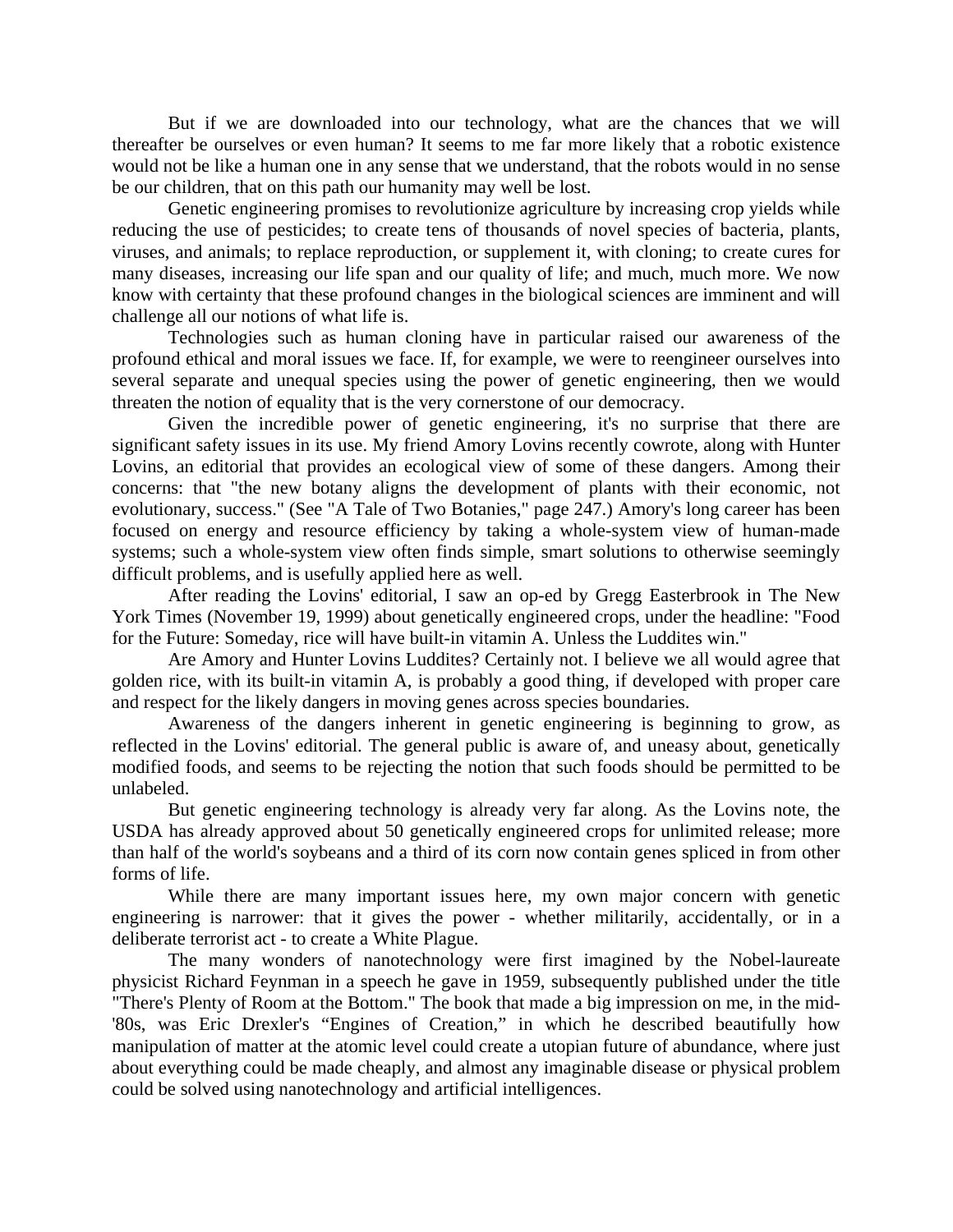A subsequent book, "Unbounding the Future: The Nanotechnology Revolution," which Drexler cowrote, imagines some of the changes that might take place in a world where we had molecular-level "assemblers." Assemblers could make possible incredibly low-cost solar power, cures for cancer and the common cold by augmentation of the human immune system, essentially complete cleanup of the environment, incredibly inexpensive pocket supercomputers - in fact, any product would be manufacturable by assemblers at a cost no greater than that of wood - spaceflight more accessible than transoceanic travel today, and restoration of extinct species.

I remember feeling good about nanotechnology after reading "Engines of Creation." As a technologist, it gave me a sense of calm - that is, nanotechnology showed us that incredible progress was possible, and indeed perhaps inevitable. If nanotechnology was our future, then I didn't feel pressed to solve so many problems in the present. I would get to Drexler's utopian future in due time; I might as well enjoy life more in the here and now. It didn't make sense, given his vision, to stay up all night, all the time.

Drexler's vision also led to a lot of good fun. I would occasionally get to describe the wonders of nanotechnology to others who had not heard of it. After teasing them with all the things Drexler described I would give a homework assignment of my own: "Use nanotechnology to create a vampire; for extra credit create an antidote."

With these wonders came clear dangers, of which I was acutely aware. As I said at a nanotechnology conference in 1989, "We can't simply do our science and not worry about these ethical issues."5 But my subsequent conversations with physicists convinced me that nanotechnology might not even work - or, at least, it wouldn't work anytime soon. Shortly thereafter I moved to Colorado, to a skunk works I had set up, and the focus of my work shifted to software for the Internet, specifically on ideas that became Java and Jini.

Then, last summer, Brosl Hasslacher told me that nanoscale molecular electronics was now practical. This was new news, at least to me, and I think to many people - and it radically changed my opinion about nanotechnology. It sent me back to "Engines of Creation." Rereading Drexler's work after more than 10 years, I was dismayed to realize how little I had remembered of its lengthy section called "Dangers and Hopes," including a discussion of how nanotechnologies can become "engines of destruction." Indeed, in my rereading of this cautionary material today, I am struck by how naive some of Drexler's safeguard proposals seem, and how much greater I judge the dangers to be now than even he seemed to then. (Having anticipated and described many technical and political problems with nanotechnology, Drexler started the Foresight Institute in the late 1980s "to help prepare society for anticipated advanced technologies" - most important, nanotechnology.)

The enabling breakthrough to assemblers seems quite likely within the next 20 years. Molecular electronics - the new subfield of nanotechnology where individual molecules are circuit elements - should mature quickly and become enormously lucrative within this decade, causing a large incremental investment in all nanotechnologies.

Unfortunately, as with nuclear technology, it is far easier to create destructive uses for nanotechnology than constructive ones. Nanotechnology has clear military and terrorist uses, and you need not be suicidal to release a massively destructive nanotechnological device - such

l

<sup>&</sup>lt;sup>5</sup> First Foresight Conference on Nanotechnology in October 1989, a talk titled "The Future of Computation." Published in Crandall, B. C. and James Lewis, editors.Nanotechnology: Research and Perspectives. MIT Press, 1992: 269. See alsowww foresight.org/Conferences/MNT01/Nano1 html.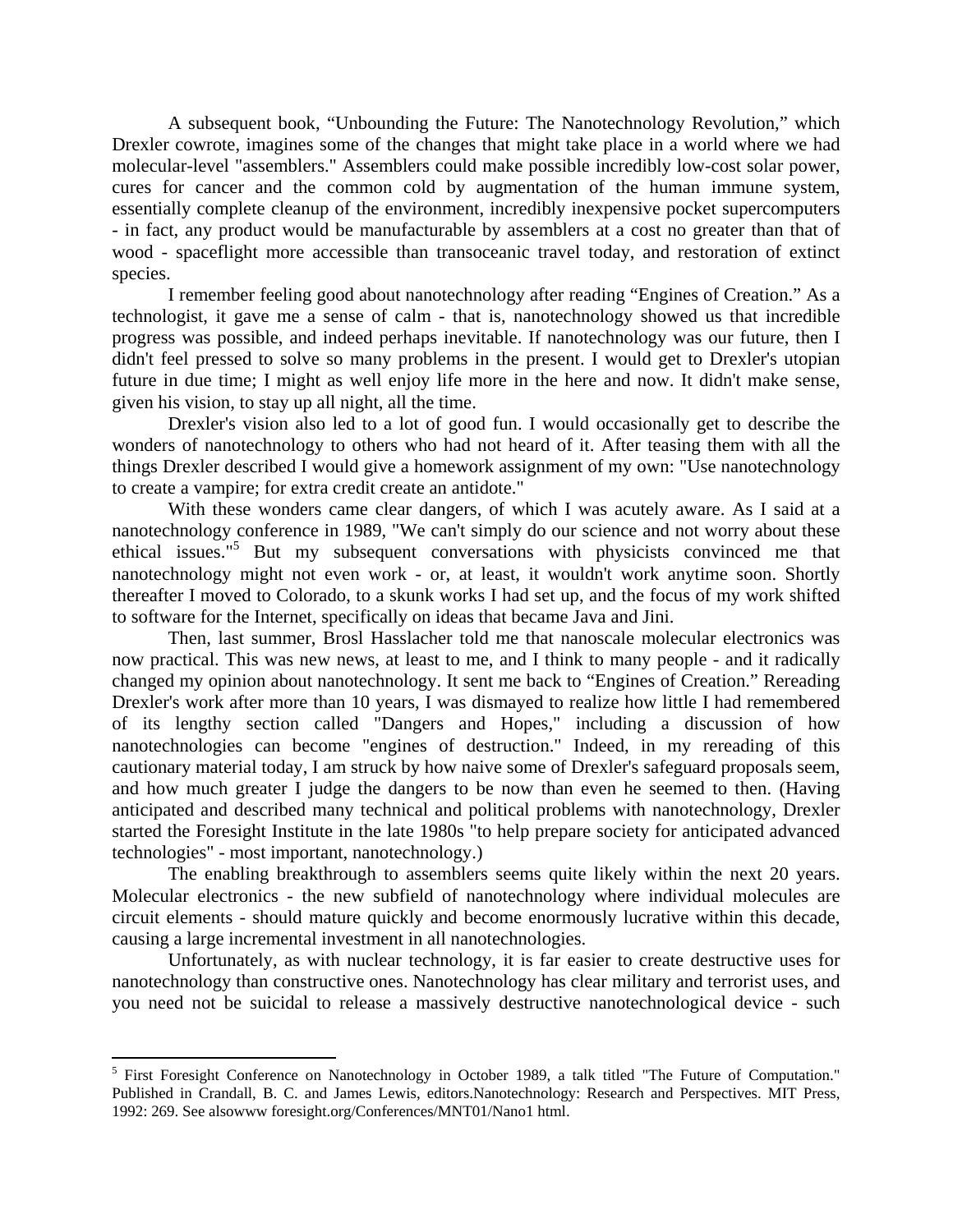devices can be built to be selectively destructive, affecting, for example, only a certain geographical area or a group of people who are genetically distinct.

An immediate consequence of the Faustian bargain in obtaining the great power of nanotechnology is that we run a grave risk - the risk that we might destroy the biosphere on which all life depends.

As Drexler explained:

 $\overline{\phantom{a}}$ 

"Plants" with "leaves" no more efficient than today's solar cells could outcompete real plants, crowding the biosphere with an inedible foliage. Tough omnivorous "bacteria" could out-compete real bacteria: They could spread like blowing pollen, replicate swiftly, and reduce the biosphere to dust in a matter of days. Dangerous replicators could easily be too tough, small, and rapidly spreading to stop - at least if we make no preparation. We have trouble enough controlling viruses and fruit flies.

Among the cognoscenti of nanotechnology, this threat has become known as the "gray goo problem." Though masses of uncontrolled replicators need not be gray or gooey, the term "gray goo" emphasizes that replicators able to obliterate life might be less inspiring than a single species of crabgrass. They might be superior in an evolutionary sense, but this need not make them valuable.

The gray goo threat makes one thing perfectly clear: We cannot afford certain kinds of accidents with replicating assemblers."

Gray goo would surely be a depressing ending to our human adventure on Earth, far worse than mere fire or ice, and one that could stem from a simple laboratory accident.<sup>6</sup> Oops.

It is most of all the power of destructive self-replication in Genetics, Nanotechnology, and Robotics (GNR) that should give us pause. Self-replication is the modus operandi of genetic engineering, which uses the machinery of the cell to replicate its designs, and the prime danger underlying gray goo in nanotechnology. Stories of run-amok robots like the Borg, replicating or mutating to escape from the ethical constraints imposed on them by their creators, are well established in our science fiction books and movies. It is even possible that self-replication may be more fundamental than we thought, and hence harder - or even impossible - to control. A recent article by Stuart Kauffman in Nature titled "Self-Replication: Even Peptides Do It" discusses the discovery that a 32-amino-acid peptide can "autocatalyse its own synthesis." We don't know how widespread this ability is, but Kauffman notes that it may hint at "a route to selfreproducing molecular systems on a basis far wider than Watson-Crick base-pairing."7

In truth, we have had in hand for years clear warnings of the dangers inherent in widespread knowledge of GNR technologies - of the possibility of knowledge alone enabling mass destruction. But these warnings haven't been widely publicized; the public discussions have been clearly inadequate. There is no profit in publicizing the dangers.

The Nuclear, Biological, and Chemical (NBC) technologies used in 20th-century weapons of mass destruction were and are largely military, developed in government laboratories. In sharp contrast, the 21st-century GNR technologies have clear commercial uses

 $6$  In his 1963 novel "Cat's Cradle," Kurt Vonnegut imagined a gray-goo-like accident where a form of ice called ice-<br>nine, which becomes solid at a much higher temperature, freezes the oceans.

<sup>&</sup>lt;sup>7</sup> Kauffman, Stuart. "Self-replication: Even Peptides Do It." Nature, 382, August 8, 1996: 496. Seewww.santafe.edu/sfi/People/kauffman/sak-peptides.html.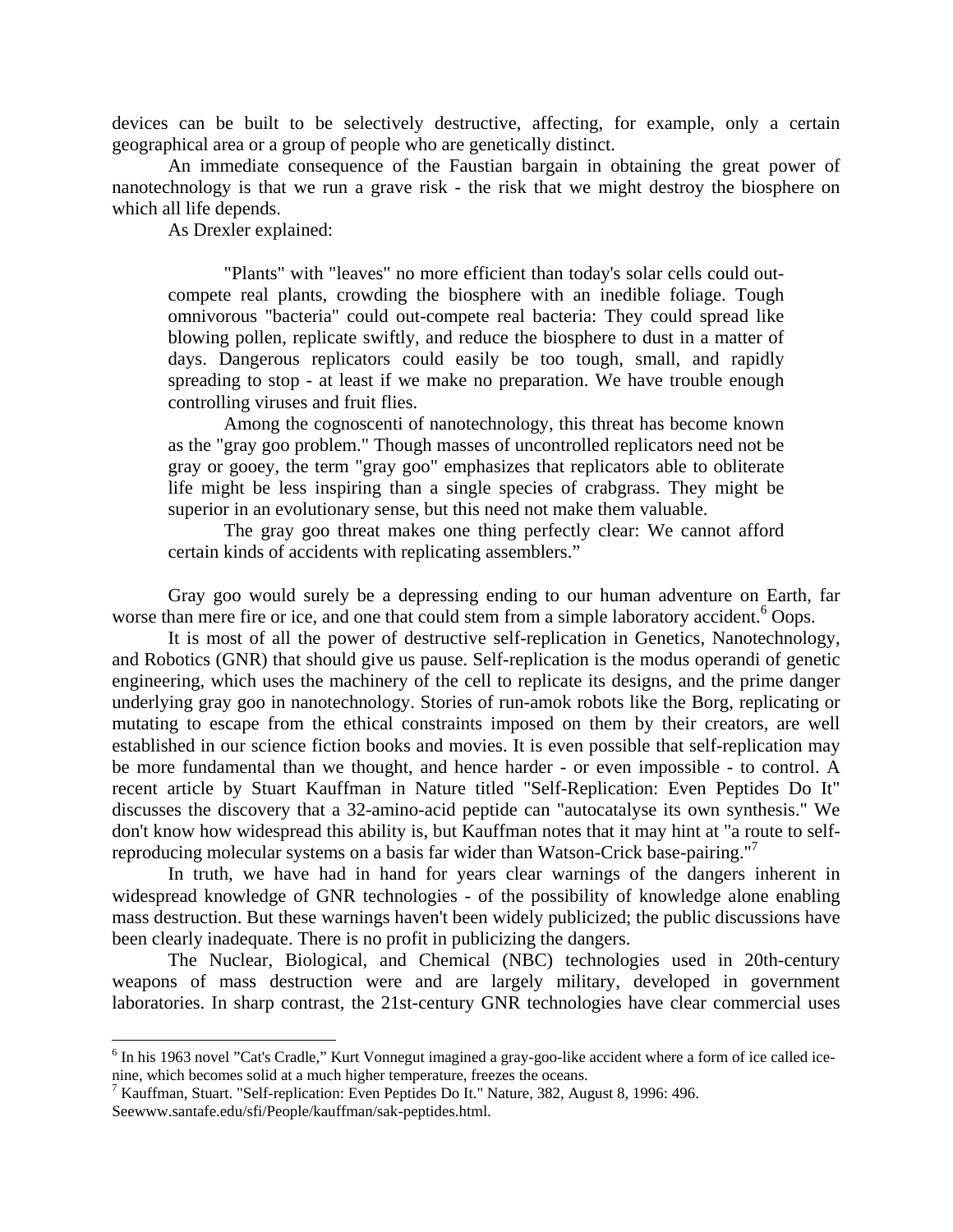and are being developed almost exclusively by corporate enterprises. In this age of triumphant commercialism, technology - with science as its handmaiden - is delivering a series of almost magical inventions that are the most phenomenally lucrative ever seen. We are aggressively pursuing the promises of these new technologies within the now-unchallenged system of global capitalism and its manifold financial incentives and competitive pressures.

"This is the first moment in the history of our planet when any species, by its own voluntary actions, has become a danger to itself - as well as to vast numbers of others.

It might be a familiar progression, transpiring on many worlds - a planet, newly formed, placidly revolves around its star; life slowly forms; a kaleidoscopic procession of creatures evolves; intelligence emerges which, at least up to a point, confers enormous survival value; and then technology is invented. It dawns on them that there are such things as laws of Nature, that these laws can be revealed by experiment, and that knowledge of these laws can be made both to save and to take lives, both on unprecedented scales. Science, they recognize, grants immense powers. In a flash, they create world-altering contrivances. Some planetary civilizations see their way through, place limits on what may and what must not be done, and safely pass through the time of perils. Others, not so lucky or so prudent, perish."

That is Carl Sagan, writing in 1994, in "Pale Blue Dot," a book describing his vision of the human future in space. I am only now realizing how deep his insight was, and how sorely I miss, and will miss, his voice. For all its eloquence, Sagan's contribution was not least that of simple common sense - an attribute that, along with humility, many of the leading advocates of the 21st-century technologies seem to lack.

I remember from my childhood that my grandmother was strongly against the overuse of antibiotics. She had worked since before the First World War as a nurse and had a commonsense attitude that taking antibiotics, unless they were absolutely necessary, was bad for you.

It is not that she was an enemy of progress. She saw much progress in an almost 70-year nursing career; my grandfather, a diabetic, benefited greatly from the improved treatments that became available in his lifetime. But she, like many level-headed people, would probably think it greatly arrogant for us, now, to be designing a robotic "replacement species," when we obviously have so much trouble making relatively simple things work, and so much trouble managing - or even understanding - ourselves.

I realize now that she had an awareness of the nature of the order of life, and of the necessity of living with and respecting that order. With this respect comes a necessary humility that we, with our early-21st-century chutzpah, lack at our peril. The commonsense view, grounded in this respect, is often right, in advance of the scientific evidence. The clear fragility and inefficiencies of the human-made systems we have built should give us all pause; the fragility of the systems I have worked on certainly humbles me.

We should have learned a lesson from the making of the first atomic bomb and the resulting arms race. We didn't do well then, and the parallels to our current situation are troubling.

The effort to build the first atomic bomb was led by the brilliant physicist J. Robert Oppenheimer. Oppenheimer was not naturally interested in politics but became painfully aware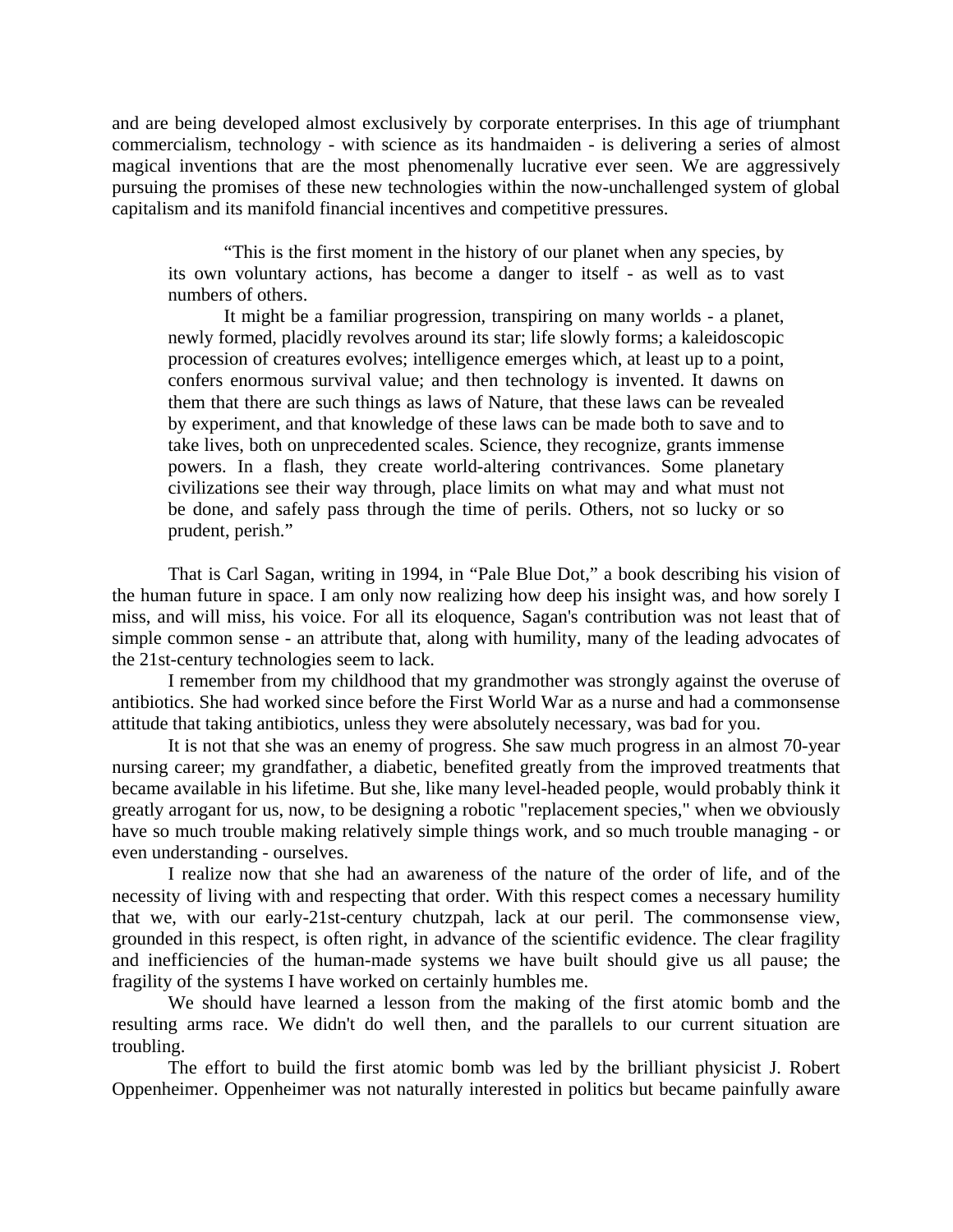of what he perceived as the grave threat to Western civilization from the Third Reich, a threat surely grave because of the possibility that Hitler might obtain nuclear weapons. Energized by this concern, he brought his strong intellect, passion for physics, and charismatic leadership skills to Los Alamos and led a rapid and successful effort by an incredible collection of great minds to quickly invent the bomb.

What is striking is how this effort continued so naturally after the initial impetus was removed. In a meeting shortly after V-E Day with some physicists who felt that perhaps the effort should stop, Oppenheimer argued to continue. His stated reason seems a bit strange: not because of the fear of large casualties from an invasion of Japan, but because the United Nations, which was soon to be formed, should have foreknowledge of atomic weapons. A more likely reason the project continued is the momentum that had built up - the first atomic test, Trinity, was nearly at hand.

We know that in preparing this first atomic test the physicists proceeded despite a large number of possible dangers. They were initially worried, based on a calculation by Edward Teller, that an atomic explosion might set fire to the atmosphere. A revised calculation reduced the danger of destroying the world to a three-in-a-million chance. (Teller says he was later able to dismiss the prospect of atmospheric ignition entirely.) Oppenheimer, though, was sufficiently concerned about the result of Trinity that he arranged for a possible evacuation of the southwest part of the state of New Mexico. And, of course, there was the clear danger of starting a nuclear arms race.

Within a month of that first, successful test, two atomic bombs destroyed Hiroshima and Nagasaki. Some scientists had suggested that the bomb simply be demonstrated, rather than dropped on Japanese cities - saying that this would greatly improve the chances for arms control after the war - but to no avail. With the tragedy of Pearl Harbor still fresh in Americans' minds, it would have been very difficult for President Truman to order a demonstration of the weapons rather than use them as he did - the desire to quickly end the war and save the lives that would have been lost in any invasion of Japan was very strong. Yet the overriding truth was probably very simple: As the physicist Freeman Dyson later said, "The reason that it was dropped was just that nobody had the courage or the foresight to say no."

It's important to realize how shocked the physicists were in the aftermath of the bombing of Hiroshima, on August 6, 1945. They describe a series of waves of emotion: first, a sense of fulfillment that the bomb worked, then horror at all the people that had been killed, and then a convincing feeling that on no account should another bomb be dropped. Yet of course another bomb was dropped, on Nagasaki, only three days after the bombing of Hiroshima.

In November 1945, three months after the atomic bombings, Oppenheimer stood firmly behind the scientific attitude, saying, "It is not possible to be a scientist unless you believe that the knowledge of the world, and the power which this gives, is a thing which is of intrinsic value to humanity, and that you are using it to help in the spread of knowledge and are willing to take the consequences."

Oppenheimer went on to work, with others, on the Acheson-Lilienthal report, which, as Richard Rhodes says in his recent book "Visions of Technology," "found a way to prevent a clandestine nuclear arms race without resorting to armed world government"; their suggestion was a form of relinquishment of nuclear weapons work by nation-states to an international agency.

This proposal led to the Baruch Plan, which was submitted to the United Nations in June 1946 but never adopted (perhaps because, as Rhodes suggests, Bernard Baruch had "insisted on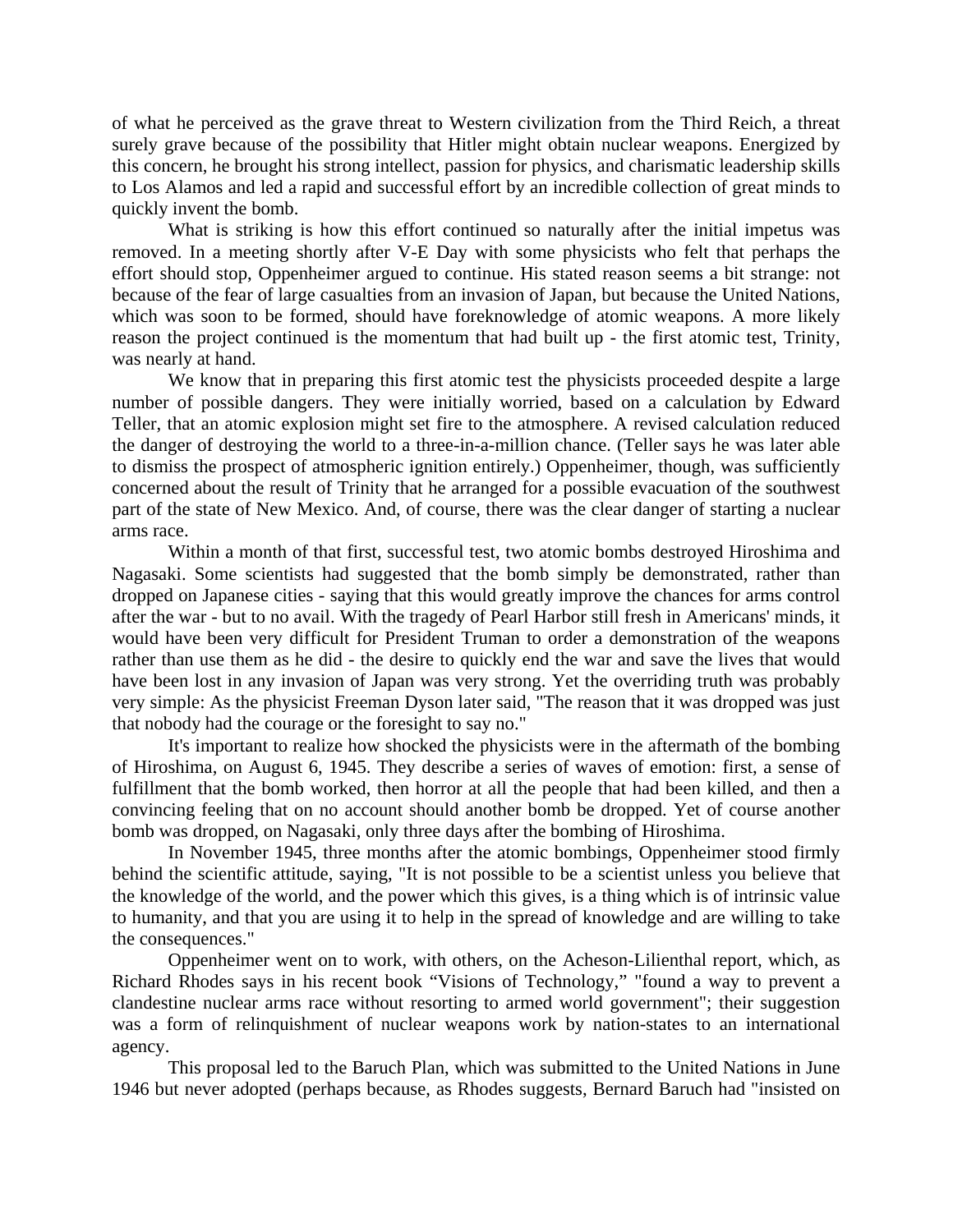burdening the plan with conventional sanctions," thereby inevitably dooming it, even though it would "almost certainly have been rejected by Stalinist Russia anyway"). Other efforts to promote sensible steps toward internationalizing nuclear power to prevent an arms race ran afoul either of US politics and internal distrust, or distrust by the Soviets. The opportunity to avoid the arms race was lost, and very quickly.

Two years later, in 1948, Oppenheimer seemed to have reached another stage in his thinking, saying, "In some sort of crude sense which no vulgarity, no humor, no overstatement can quite extinguish, the physicists have known sin; and this is a knowledge they cannot lose."

In 1949, the Soviets exploded an atom bomb. By 1955, both the US and the Soviet Union had tested hydrogen bombs suitable for delivery by aircraft. And so the nuclear arms race began.

Nearly 20 years ago, in the documentary "The Day After Trinity," Freeman Dyson summarized the scientific attitudes that brought us to the nuclear precipice:

"I have felt it myself. The glitter of nuclear weapons. It is irresistible if you come to them as a scientist. To feel it's there in your hands, to release this energy that fuels the stars, to let it do your bidding. To perform these miracles, to lift a million tons of rock into the sky. It is something that gives people an illusion of illimitable power, and it is, in some ways, responsible for all our troubles - this, what you might call technical arrogance, that overcomes people when they see what they can do with their minds."<sup>8</sup>

Now, as then, we are creators of new technologies and stars of the imagined future, driven - this time by great financial rewards and global competition - despite the clear dangers, hardly evaluating what it may be like to try to live in a world that is the realistic outcome of what we are creating and imagining.

In 1947,The Bulletin of the Atomic Scientists began putting a Doomsday Clock on its cover. For more than 50 years, it has shown an estimate of the relative nuclear danger we have faced, reflecting the changing international conditions. The hands on the clock have moved 15 times and today, standing at nine minutes to midnight, reflect continuing and real danger from nuclear weapons. The recent addition of India and Pakistan to the list of nuclear powers has increased the threat of failure of the nonproliferation goal, and this danger was reflected by moving the hands closer to midnight in 1998.

In our time, how much danger do we face, not just from nuclear weapons, but from all of these technologies? How high are the extinction risks?

The philosopher John Leslie has studied this question and concluded that the risk of human extinction is at least 30 percent,<sup>9</sup> while Ray Kurzweil believes we have "a better than even chance of making it through," with the caveat that he has "always been accused of being an optimist." Not only are these estimates not encouraging, but they do not include the probability of many horrid outcomes that lie short of extinction.

Faced with such assessments, some serious people are already suggesting that we simply move beyond Earth as quickly as possible. We would colonize the galaxy using von Neumann

<sup>&</sup>lt;sup>8</sup> Else, Jon. "The Day After Trinity: J. Robert Oppenheimer and The Atomic Bomb," (available at www.pyramiddirect.com)<br><sup>9</sup> This estimate is in Leslie's book "The End of the World: The Science and Ethics of Human Extinction," where he

notes that the probability of extinction is substantially higher if we accept Brandon Carter's Doomsday Argument, which is, briefly, that "we ought to have some reluctance to believe that we are very exceptionally early, for instance in the earliest 0.001 percent, among all humans who will ever have lived. This would be some reason for thinking that humankind will not survive for many more centuries, let alone colonize the galaxy. Carter's doomsday argument doesn't generate any risk estimates just by itself. It is an argument for revising the estimates which we generate when we consider various possible dangers." (Routledge, 1996: 1, 3, 145.)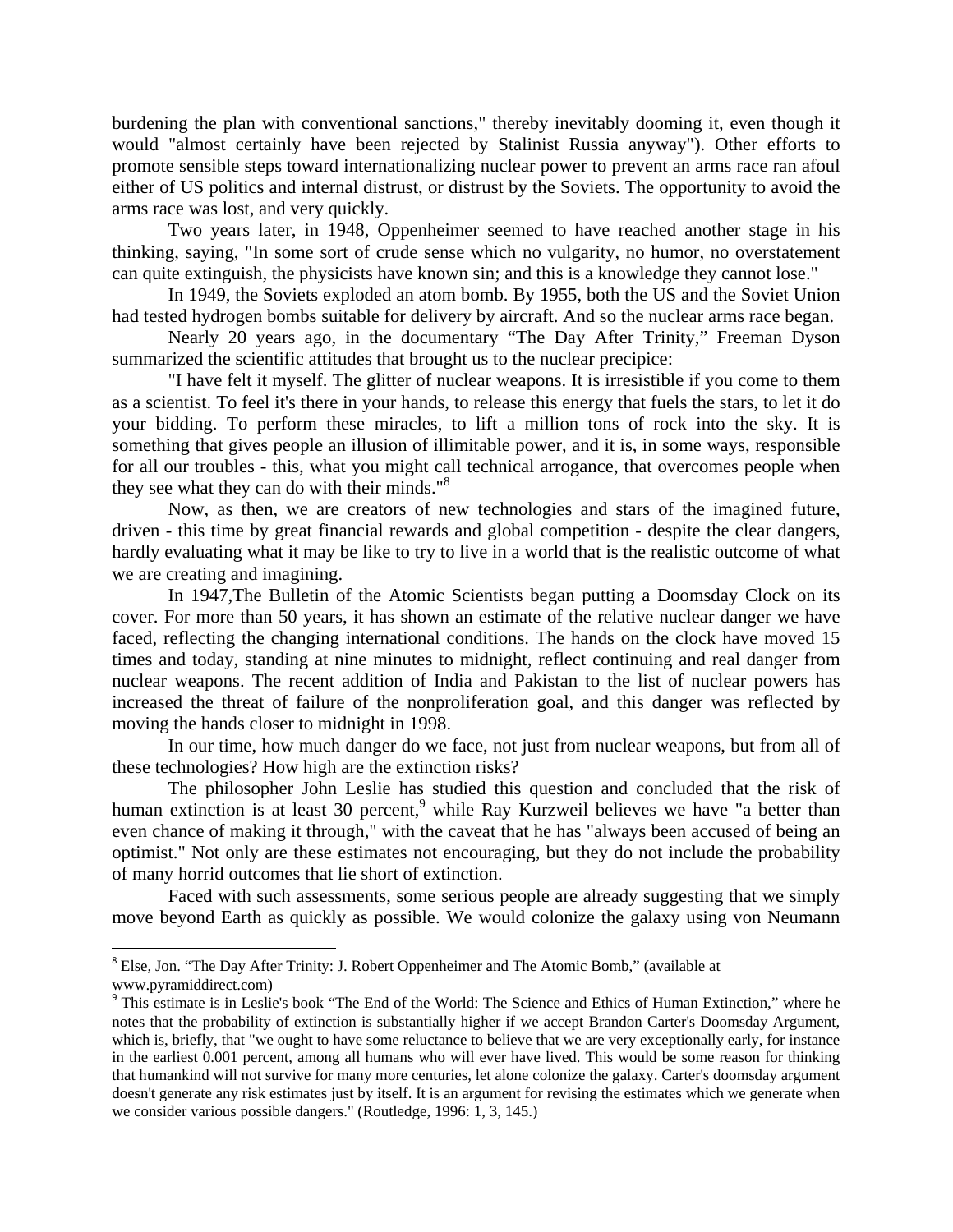probes, which hop from star system to star system, replicating as they go. This step will almost certainly be necessary 5 billion years from now (or sooner if our solar system is disastrously impacted by the impending collision of our galaxy with the Andromeda galaxy within the next 3 billion years), but if we take Kurzweil and Moravec at their word it might be necessary by the middle of this century.

What are the moral implications here? If we must move beyond Earth this quickly in order for the species to survive, who accepts the responsibility for the fate of those (most of us, after all) who are left behind? And even if we scatter to the stars, isn't it likely that we may take our problems with us or find, later, that they have followed us? The fate of our species on Earth and our fate in the galaxy seem inextricably linked.

Another idea is to erect a series of shields to defend against each of the dangerous technologies. The Strategic Defense Initiative, proposed by the Reagan administration, was an attempt to design such a shield against the threat of a nuclear attack from the Soviet Union. But as Arthur C. Clarke, who was privy to discussions about the project, observed: "Though it might be possible, at vast expense, to construct local defense systems that would 'only' let through a few percent of ballistic missiles, the much touted idea of a national umbrella was nonsense. Luis Alvarez, perhaps the greatest experimental physicist of this century, remarked to me that the advocates of such schemes were 'very bright guys with no common sense.'"

Clarke continued: "Looking into my often cloudy crystal ball, I suspect that a total defense might indeed be possible in a century or so. But the technology involved would produce, as a by-product, weapons so terrible that no one would bother with anything as primitive as ballistic missiles."<sup>10</sup>

In "Engines of Creation," Eric Drexler proposed that we build an active nanotechnological shield - a form of immune system for the biosphere - to defend against dangerous replicators of all kinds that might escape from laboratories or otherwise be maliciously created. But the shield he proposed would itself be extremely dangerous - nothing could prevent it from developing autoimmune problems and attacking the biosphere itself.<sup>11</sup>

Similar difficulties apply to the construction of shields against robotics and genetic engineering. These technologies are too powerful to be shielded against in the time frame of interest; even if it were possible to implement defensive shields, the side effects of their development would be at least as dangerous as the technologies we are trying to protect against.

These possibilities are all thus either undesirable or unachievable or both. The only realistic alternative I see is relinquishment: to limit development of the technologies that are too dangerous, by limiting our pursuit of certain kinds of knowledge.

Yes, I know, knowledge is good, as is the search for new truths. We have been seeking knowledge since ancient times. Aristotle opened his Metaphysics with the simple statement: "All men by nature desire to know." We have, as a bedrock value in our society, long agreed on the value of open access to information, and recognize the problems that arise with attempts to restrict access to and development of knowledge. In recent times, we have come to revere scientific knowledge.

<sup>&</sup>lt;sup>10</sup> Clarke, Arthur C. "Presidents, Experts, and Asteroids," Science, June 5, 1998. Reprinted as "Science and Society" in Greetings, Carbon-Based Bipeds! Collected Essays, 1934-1998. St. Martin's Press, 1999: 526.

<sup>&</sup>lt;sup>11</sup> And, as David Forrest suggests in his paper "Regulating Nanotechnology Development," available a twww.foresight.org/NanoRev/Forrest1989 html, "If we used strict liability as an alternative to regulation it would be impossible for any developer to internalize the cost of the risk (destruction of the biosphere), so theoretically the activity of developing nanotechnology should never be undertaken." Forrest's analysis leaves us with only government regulation to protect us - not a comforting thought.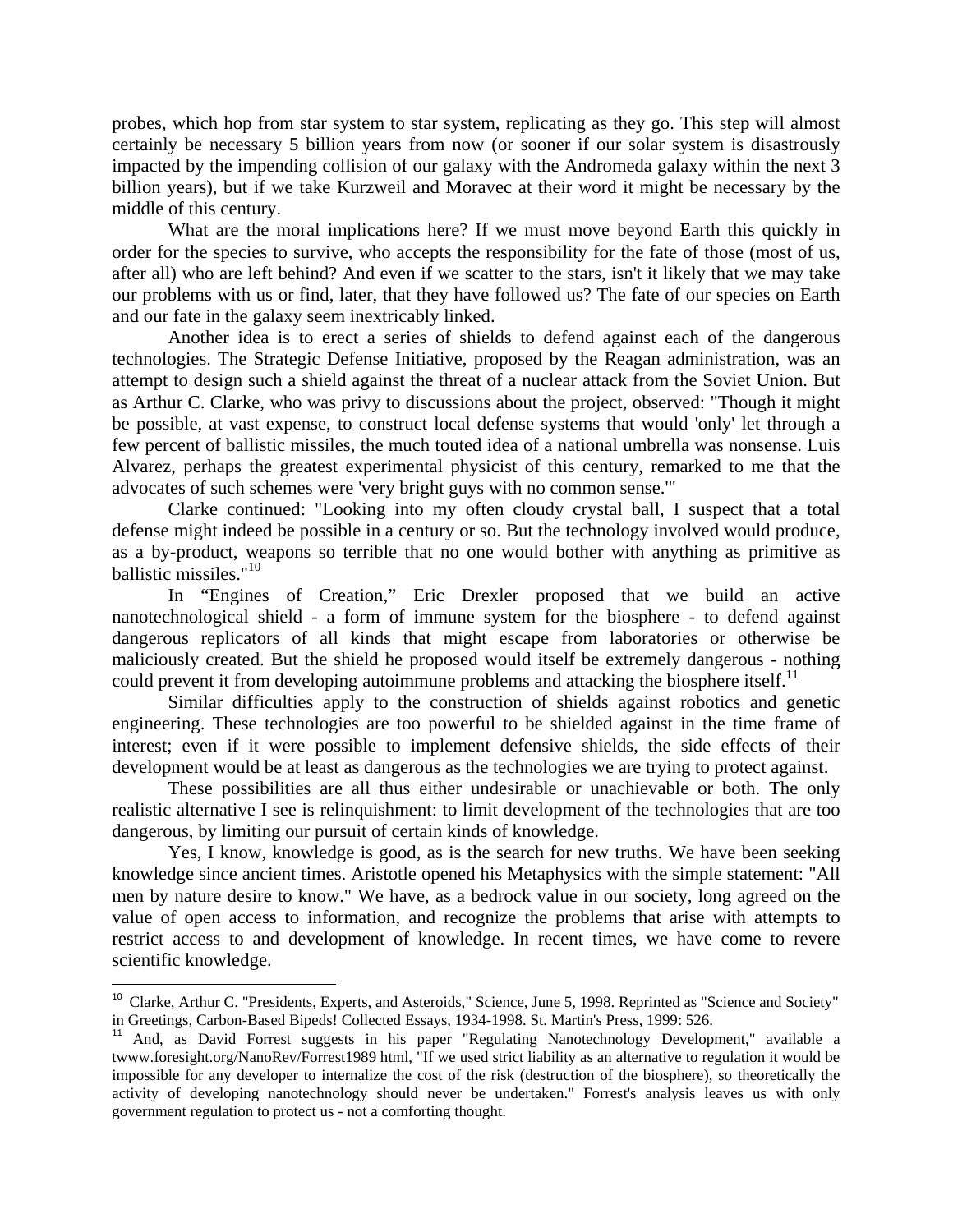But despite the strong historical precedents, if open access to and unlimited development of knowledge henceforth puts us all in clear danger of extinction, then common sense demands that we reexamine even these basic, long-held beliefs.

It was Nietzsche who warned us, at the end of the 19th century, not only that God is dead but that "faith in science, which after all exists undeniably, cannot owe its origin to a calculus of utility; it must have originated in spite of the fact that the disutility and dangerousness of the 'will to truth,' of 'truth at any price' is proved to it constantly." It is this further danger that we now fully face - the consequences of our truth-seeking. The truth that science seeks can certainly be considered a dangerous substitute for God if it is likely to lead to our extinction.

If we could agree, as a species, what we wanted, where we were headed, and why, then we would make our future much less dangerous - then we might understand what we can and should relinquish. Otherwise, we can easily imagine an arms race developing over GNR technologies, as it did with the NBC technologies in the 20th century. This is perhaps the greatest risk, for once such a race begins, it's very hard to end it. This time - unlike during the Manhattan Project - we aren't in a war, facing an implacable enemy that is threatening our civilization; we are driven, instead, by our habits, our desires, our economic system, and our competitive need to know.

I believe that we all wish our course could be determined by our collective values, ethics, and morals. If we had gained more collective wisdom over the past few thousand years, then a dialogue to this end would be more practical, and the incredible powers we are about to unleash would not be nearly so troubling.

One would think we might be driven to such a dialogue by our instinct for selfpreservation. Individuals clearly have this desire, yet as a species our behavior seems to be not in our favor. In dealing with the nuclear threat, we often spoke dishonestly to ourselves and to each other, thereby greatly increasing the risks. Whether this was politically motivated, or because we chose not to think ahead, or because when faced with such grave threats we acted irrationally out of fear, I do not know, but it does not bode well.

The new Pandora's boxes of genetics, nanotechnology, and robotics are almost open, yet we seem hardly to have noticed. Ideas can't be put back in a box; unlike uranium or plutonium, they don't need to be mined and refined, and they can be freely copied. Once they are out, they are out. Churchill remarked, in a famous left-handed compliment, that the American people and their leaders "invariably do the right thing, after they have examined every other alternative." In this case, however, we must act more presciently, as to do the right thing only at last may be to lose the chance to do it at all.

As Thoreau said, "We do not ride on the railroad; it rides upon us"; and this is what we must fight, in our time. The question is, indeed, Which is to be master? Will we survive our technologies?

We are being propelled into this new century with no plan, no control, no brakes. Have we already gone too far down the path to alter course? I don't believe so, but we aren't trying yet, and the last chance to assert control - the fail-safe point - is rapidly approaching. We have our first pet robots, as well as commercially available genetic engineering techniques, and our nanoscale techniques are advancing rapidly. While the development of these technologies proceeds through a number of steps, it isn't necessarily the case - as happened in the Manhattan Project and the Trinity test - that the last step in proving a technology is large and hard. The breakthrough to wild self-replication in robotics, genetic engineering, or nanotechnology could come suddenly, reprising the surprise we felt when we learned of the cloning of a mammal.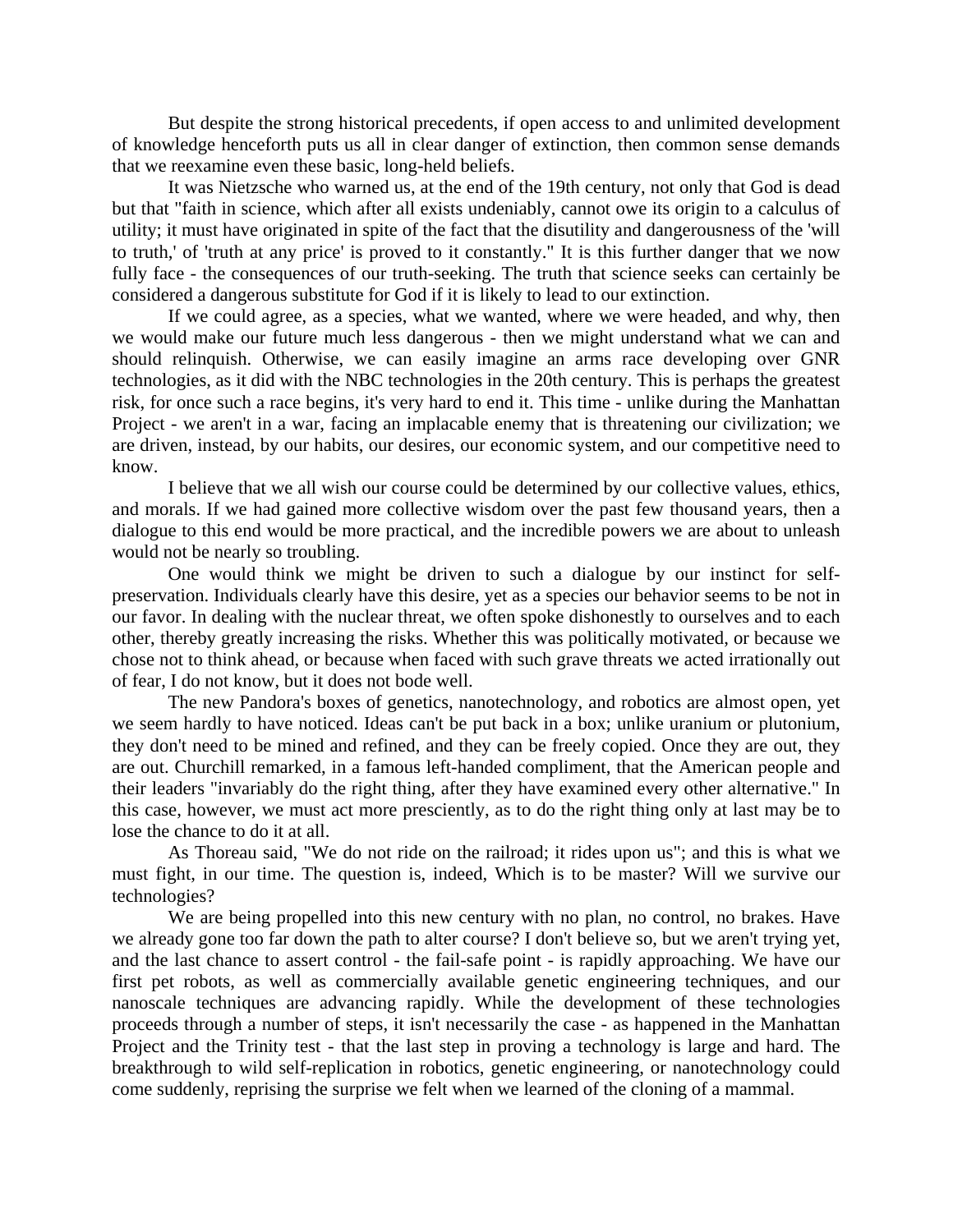And yet I believe we do have a strong and solid basis for hope. Our attempts to deal with weapons of mass destruction in the last century provide a shining example of relinquishment for us to consider: the unilateral US abandonment, without preconditions, of the development of biological weapons. This relinquishment stemmed from the realization that while it would take an enormous effort to create these terrible weapons, they could from then on easily be duplicated and fall into the hands of rogue nations or terrorist groups.

The clear conclusion was that we would create additional threats to ourselves by pursuing these weapons, and that we would be more secure if we did not pursue them. We have embodied our relinquishment of biological and chemical weapons in the 1972 Biological Weapons Convention (BWC) and the 1993 Chemical Weapons Convention (CWC).<sup>12</sup>

As for the continuing sizable threat from nuclear weapons, which we have lived with now for more than 50 years, the US Senate's recent rejection of the Comprehensive Test Ban Treaty makes it clear relinquishing nuclear weapons will not be politically easy. But we have a unique opportunity, with the end of the Cold War, to avert a multipolar arms race. Building on the BWC and CWC relinquishments, successful abolition of nuclear weapons could help us build toward a habit of relinquishing dangerous technologies. (Actually, by getting rid of all but 100 nuclear weapons worldwide - roughly the total destructive power of World War II and a considerably easier task - we could eliminate this extinction threat.<sup>13</sup>)

Verifying relinquishment will be a difficult problem, but not an unsolvable one. We are fortunate to have already done a lot of relevant work in the context of the BWC and other treaties. Our major task will be to apply this to technologies that are naturally much more commercial than military. The substantial need here is for transparency, as difficulty of verification is directly proportional to the difficulty of distinguishing relinquished from legitimate activities.

I frankly believe that the situation in 1945 was simpler than the one we now face: The nuclear technologies were reasonably separable into commercial and military uses, and monitoring was aided by the nature of atomic tests and the ease with which radioactivity could be measured. Research on military applications could be performed at national laboratories such as Los Alamos, with the results kept secret as long as possible.

The GNR technologies do not divide clearly into commercial and military uses; given their potential in the market, it's hard to imagine pursuing them only in national laboratories. With their widespread commercial pursuit, enforcing relinquishment will require a verification regime similar to that for biological weapons, but on an unprecedented scale. This, inevitably, will raise tensions between our individual privacy and desire for proprietary information, and the need for verification to protect us all. We will undoubtedly encounter strong resistance to this loss of privacy and freedom of action.

Verifying the relinquishment of certain GNR technologies will have to occur in cyberspace as well as at physical facilities. The critical issue will be to make the necessary transparency acceptable in a world of proprietary information, presumably by providing new forms of protection for intellectual property.

Verifying compliance will also require that scientists and engineers adopt a strong code of ethical conduct, resembling the Hippocratic oath, and that they have the courage to whistle

<sup>&</sup>lt;sup>12</sup> Meselson, Matthew. "The Problem of Biological Weapons." Presentation to the 1,818th Stated Meeting of the American Academy of Arts and Sciences, January 13, 1999. (minerva.amacad.org/archive/bulletin4.htm.

American Academy of Arts and Sciences, January 1999. (minervalsed)<br><sup>13</sup> Doty, Paul. "The Forgotten Menace: Nuclear Weapons Stockpiles Still Represent the Biggest Threat to Civilization." Nature, 402, December 9, 1999: 583.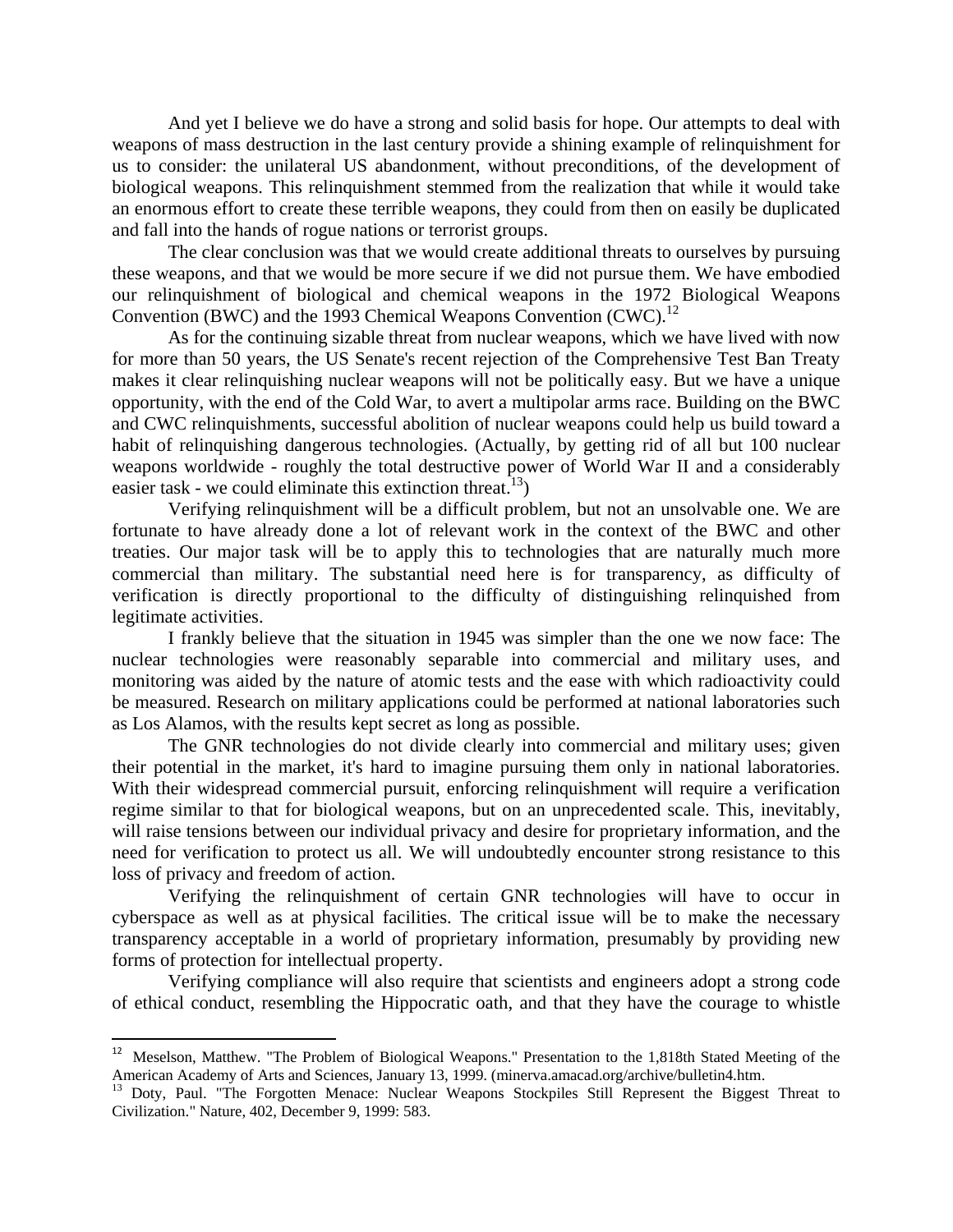blow as necessary, even at high personal cost. This would answer the call - 50 years after Hiroshima - by the Nobel laureate Hans Bethe, one of the most senior of the surviving members of the Manhattan Project, that all scientists "cease and desist from work creating, developing, improving, and manufacturing nuclear weapons and other weapons of potential mass destruction."<sup>14</sup> In the 21st century, this requires vigilance and personal responsibility by those who would work on both NBC and GNR technologies to avoid implementing weapons of mass destruction and knowledge-enabled mass destruction.

Thoreau also said that we will be "rich in proportion to the number of things which we can afford to let alone." We each seek to be happy, but it would seem worthwhile to question whether we need to take such a high risk of total destruction to gain yet more knowledge and yet more things; common sense says that there is a limit to our material needs - and that certain knowledge is too dangerous and is best forgone.

Neither should we pursue near immortality without considering the costs, without considering the commensurate increase in the risk of extinction. Immortality, while perhaps the original, is certainly not the only possible utopian dream.

I recently had the good fortune to meet the distinguished author and scholar Jacques Attali, whose book "Lignes d'horizons" (Millennium, in the English translation) helped inspire the Java and Jini approach to the coming age of pervasive computing, as previously described in this magazine. In his new book "Fraternités," Attali describes how our dreams of utopia have changed over time:

"At the dawn of societies, men saw their passage on Earth as nothing more than a labyrinth of pain, at the end of which stood a door leading, via their death, to the company of gods and to Eternity. With the Hebrews and then the Greeks, some men dared free themselves from theological demands and dream of an ideal City where Liberty would flourish. Others, noting the evolution of the market society, understood that the liberty of some would entail the alienation of others, and they sought Equality."

Jacques helped me understand how these three different utopian goals exist in tension in our society today. He goes on to describe a fourth utopia, Fraternity, whose foundation is altruism. Fraternity alone associates individual happiness with the happiness of others, affording the promise of self-sustainment.

This crystallized for me my problem with Kurzweil's dream. A technological approach to Eternity - near immortality through robotics - may not be the most desirable utopia, and its pursuit brings clear dangers. Maybe we should rethink our utopian choices.

Where can we look for a new ethical basis to set our course? I have found the ideas in the book "Ethics for the New Millennium," by the Dalai Lama, to be very helpful. As is perhaps well known but little heeded, the Dalai Lama argues that the most important thing is for us to conduct our lives with love and compassion for others, and that our societies need to develop a stronger notion of universal responsibility and of our interdependency; he proposes a standard of positive ethical conduct for individuals and societies that seems consonant with Attali's Fraternity utopia.

The Dalai Lama further argues that we must understand what it is that makes people happy, and acknowledge the strong evidence that neither material progress nor the pursuit of the

 $14$  See also Hans Bethe's 1997 letter to President Clinton, at www.fas.org/bethecr.htm.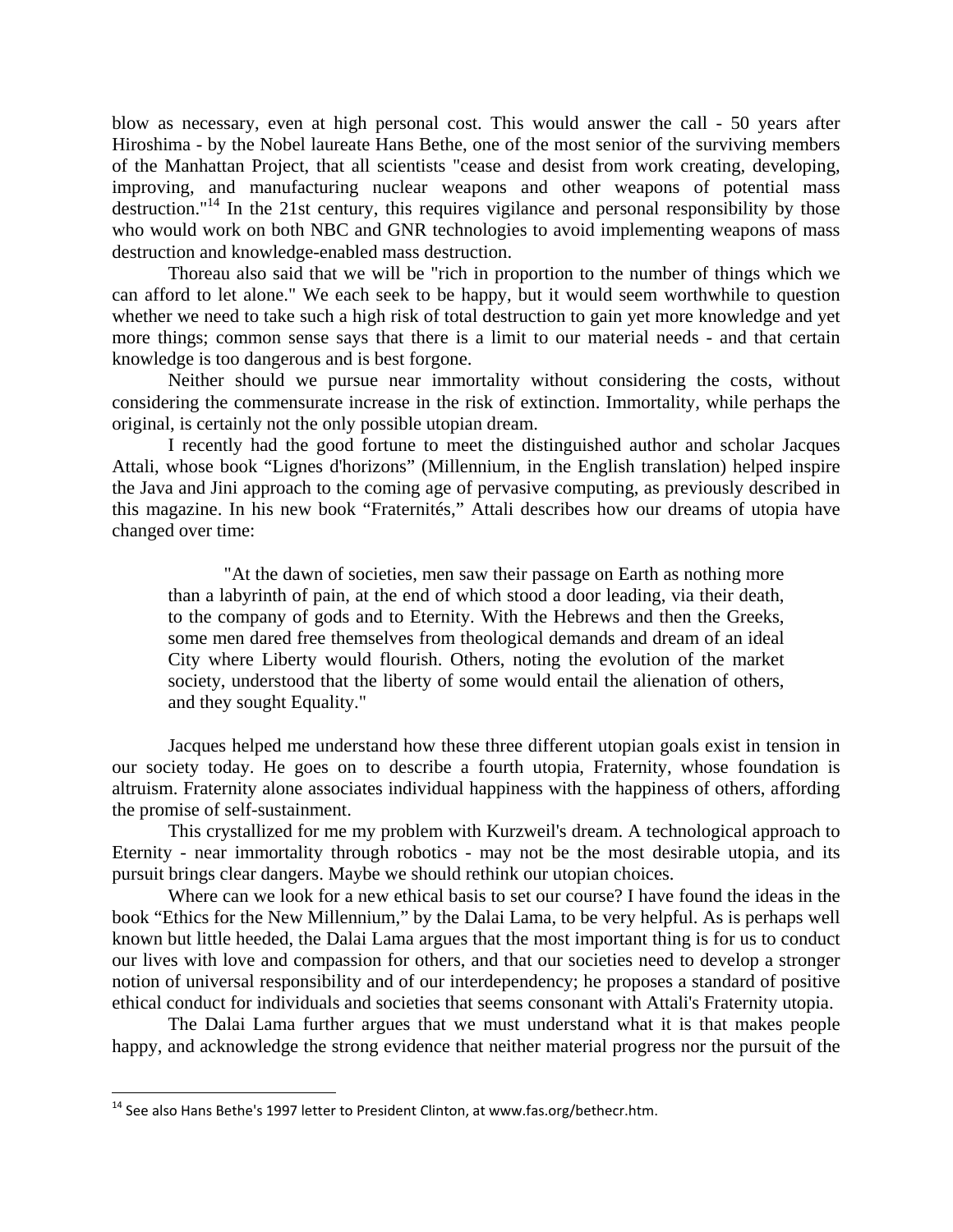power of knowledge is the key - that there are limits to what science and the scientific pursuit alone can do.

Our Western notion of happiness seems to come from the Greeks, who defined it as "the exercise of vital powers along lines of excellence in a life affording them scope."<sup>15</sup>

Clearly, we need to find meaningful challenges and sufficient scope in our lives if we are to be happy in whatever is to come. But I believe we must find alternative outlets for our creative forces, beyond the culture of perpetual economic growth; this growth has largely been a blessing for several hundred years, but it has not brought us unalloyed happiness, and we must now choose between the pursuit of unrestricted and undirected growth through science and technology and the clear accompanying dangers.

It is now more than a year since my first encounter with Ray Kurzweil and John Searle. I see around me cause for hope in the voices for caution and relinquishment and in those people I have discovered who are as concerned as I am about our current predicament. I feel, too, a deepened sense of personal responsibility - not for the work I have already done, but for the work that I might yet do, at the confluence of the sciences.

But many other people who know about the dangers still seem strangely silent. When pressed, they trot out the "this is nothing new" riposte - as if awareness of what could happen is response enough. They tell me, There are universities filled with bioethicists who study this stuff all day long. They say, All this has been written about before, and by experts. They complain, Your worries and your arguments are already old hat.

I don't know where these people hide their fear. As an architect of complex systems I enter this arena as a generalist. But should this diminish my concerns? I am aware of how much has been written about, talked about, and lectured about so authoritatively. But does this mean it has reached people? Does this mean we can discount the dangers before us?

Knowing is not a rationale for not acting. Can we doubt that knowledge has become a weapon we wield against ourselves?

The experiences of the atomic scientists clearly show the need to take personal responsibility, the danger that things will move too fast, and the way in which a process can take on a life of its own. We can, as they did, create insurmountable problems in almost no time flat. We must do more thinking up front if we are not to be similarly surprised and shocked by the consequences of our inventions.

My continuing professional work is on improving the reliability of software. Software is a tool, and as a tool builder I must struggle with the uses to which the tools I make are put. I have always believed that making software more reliable, given its many uses, will make the world a safer and better place; if I were to come to believe the opposite, then I would be morally obligated to stop this work. I can now imagine such a day may come.

This all leaves me not angry but at least a bit melancholic. Henceforth, for me, progress will be somewhat bittersweet.

Do you remember the beautiful penultimate scene in "Manhattan" where Woody Allen is lying on his couch and talking into a tape recorder? He is writing a short story about people who are creating unnecessary, neurotic problems for themselves, because it keeps them from dealing with more unsolvable, terrifying problems about the universe.

He leads himself to the question, "Why is life worth living?" and to consider what makes it worthwhile for him: Groucho Marx, Willie Mays, the second movement of the Jupiter Symphony, Louis Armstrong's recording of "Potato Head Blues," Swedish movies, Flaubert's

<sup>&</sup>lt;sup>15</sup> Hamilton, Edith, "The Greek Way," W. W. Norton & Co., 1942: 35.